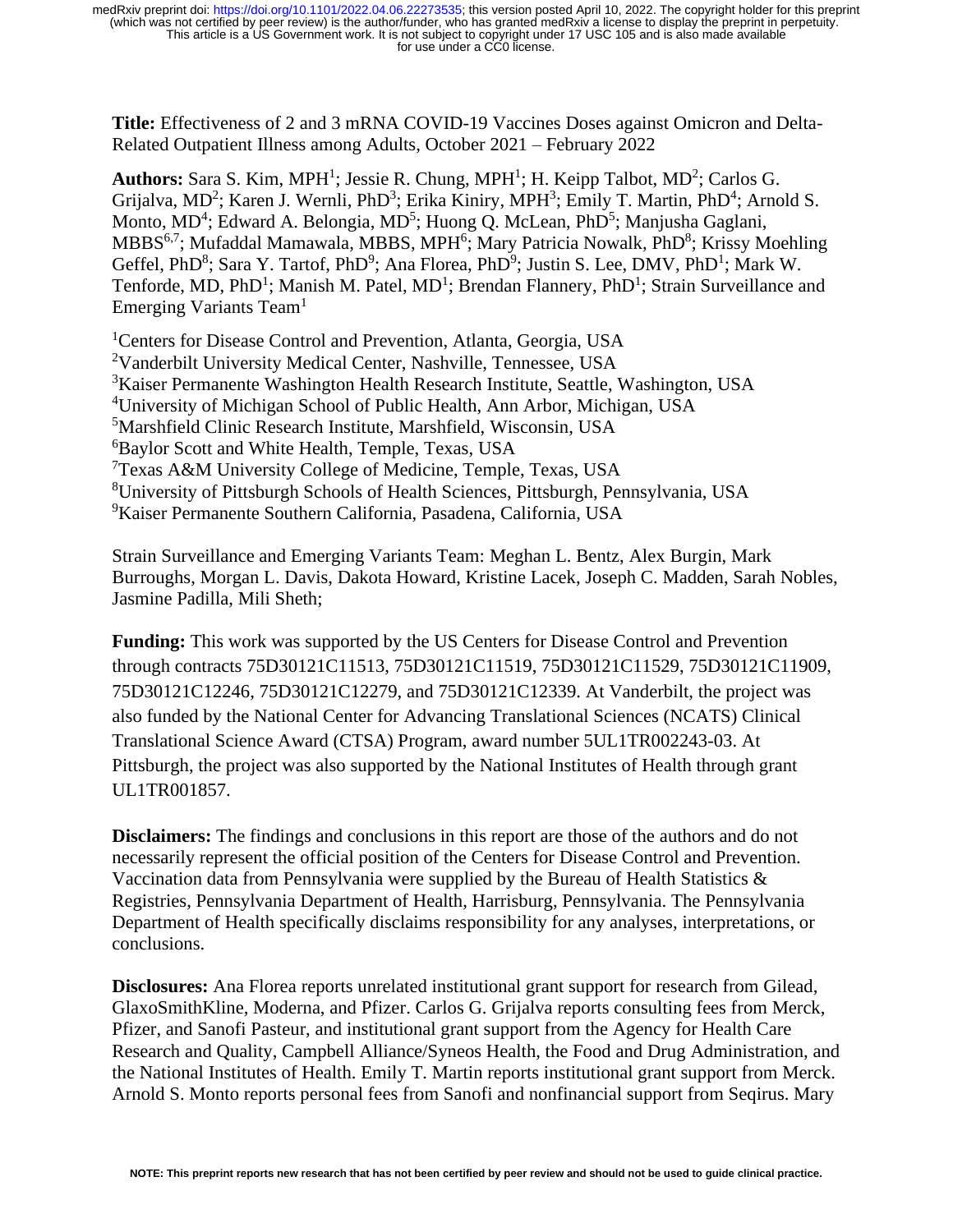Patricia Nowalk reports unrelated institutional grant support and personal fees from Merck Sharp & Dohme and institutional investigator-initiated grant support from Sanofi Pasteur. Sara Y. Tartof reports unrelated institutional grant support from Pfizer and GlaxoSmithKline. No other potential conflicts of interest were disclosed.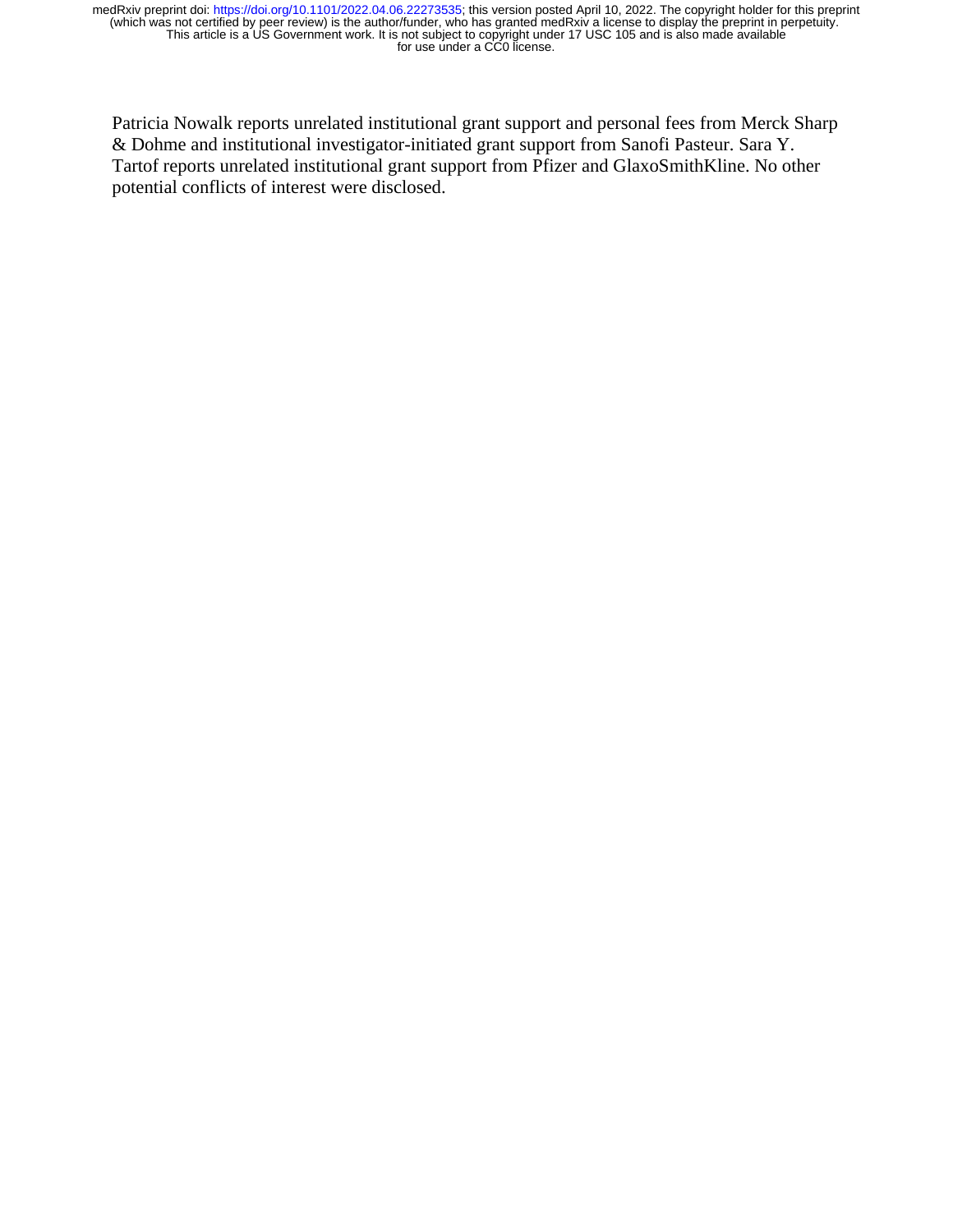#### **Acknowledgements**

Alexander Arroliga, Madhava Beeram, Kayan Dunnigan, Jason Ettlinger, Ashley Graves, Eric Hoffman, Muralidhar Jatla, Amanda McKillop, Kempapura Murthy, Manohar Mutnal, Elisa Priest, Chandni Raiyani, Arundhati Rao, Lydia Requenez, Natalie Settele, Michael Smith, Keith Stone, Jennifer Thomas, Marcus Volz, Kimberly Walker, Martha Zayed, Baylor Scott & White Health, Temple, Texas and Texas A&M University College of Medicine, Temple, Texas; Ekow Annan, Peter Daley, Krista Kniss, Angiezel Merced-Morales, Influenza Division, CDC, Atlanta, GA; Elmer Ayala, Britta Amundsen, Michael Aragones, Raul Calderon, Vennis Hong, Gabriela Jimenez, Jeniffer Kim, Jen Ku, Bruno Lewin, Ashley McDaniel, Alexandria Reyes, Sally Shaw, Harp Takhar, Alicia Torres, Pasadena Medical Office Urgent Care Staff, Kaiser Permanente Southern California, Pasadena, California; Rachael Burganowski, Erika Kiniry, Kathryn A. Moser, Matt Nguyen, Suzie Park, Stacie Wellwood, Brianna Wickersham, Kaiser Permanente Washington Health Research Institute, Seattle, Washington; Juan Alvarado-Batres, Saydee Benz, Hannah Berger, Adam Bissonnette, Joshua Blake, Krystal Boese, Emily Botten, Jarod Boyer, Michaela Braun, Brianna Breu, Gina Burbey, Caleb Cravillion, Christian Delgadillo, Amber Donnerbauer, Tim Dziedzic, Joseph Eddy, Heather Edgren, Alex Ermeling, Kelsey Ewert, Connie Fehrenbach, Rachel Fernandez, Wayne Frome, Sherri Guzinski, Linda Heeren, David Herda, Mitchell Hertel, Garrett Heuer, Erin Higdon, Lynn Ivacic, Lee Jepsen, Steve Kaiser, Julie Karl, Bailey Keffer, Jennifer King, Tamara Kronenwetter Koepel, Stephanie Kohl, Sarah Kohn, Diane Kohnhorst, Erik Kronholm, Thao Le, Alaura Lemieux, Carrie Marcis, Megan Maronde, Isaac McCready, Karen McGreevey, Jennifer Meece, Nidhi Mehta, Daniel Miesbauer, Vicki Moon, Jennifer Moran, Collin Nikolai, Brooke Olson, Jeremy Olstadt, Lisa Ott, Nan Pan, Cory Pike, DeeAnn Polacek, Martha Presson, Nicole Price, Christopher Rayburn, Chris Reardon, Miriah Rotar, Carla Rottscheit, Jacklyn Salzwedel, Juan Saucedo, Kelly Scheffen, Charity Schug, Kristin Seyfert, Ram Shrestha, Alexander Slenczka, Elisha Stefanski, Melissa Strupp, Megan Tichenor, Lyndsay Watkins, Anna Zachow, Ben Zimmerman, Marshfield Clinic Research Institute, Marshfield, Wisconsin; Sarah Bauer, Kim Beney, Caroline K. Cheng, Nahla Faraj, Amy Getz, Michelle Grissom, Michelle Groesbeck, Samantha Harrison, Kristen Henson, Kim Jermanus, Emileigh Johnson, Anne Kaniclides, Armanda Kimberly, Lois E. Lamerato, Adam Lauring, Regina Lehmann-Wandell, E. J. McSpadden, Louis Nabors, Rachel Truscon, University of Michigan, Ann Arbor, Michigan and Henry Ford Health System, Detroit, Michigan; G.K. Balasubramani, Todd Bear, Jared Bobeck, Erin Bowser, Karen Clarke, Lloyd G. Clarke, Klancie Dauer, Chris Deluca, Blair Dierks, Linda Haynes, Robert Hickey, Monika Johnson, Andrea Jonsson, Nancy Luosang, Leah McKown, Alanna Peterson, Demetria Phaturos, Andrew Rectenwald, Theresa M. Sax, Miles Stiegler, Michael Susick, Joe Suyama, Louise Taylor, Sara Walters, Alexandra Weissman, John V. Williams, University of Pittsburgh Schools of the Health Sciences and University of Pittsburgh Medical Center, Pittsburgh, Pennsylvania; Marcia Blair, Juliana Carter, Jim Chappell, Emma Copen, Meredith Denney, Kellie Graes, Natasha Halasa, Chris Lindsell, Zhouwen Liu, Stephanie Longmire, Rendie McHenry, Laura Short, His-Nien Tan, Denise Vargas, Jesse Wrenn, Dayna Wyatt, Yuwei Zhu, Vanderbilt University Medical Center, Nashville, Tennessee; Strain Surveillance and Emerging Variant Bioinformatics Working Group.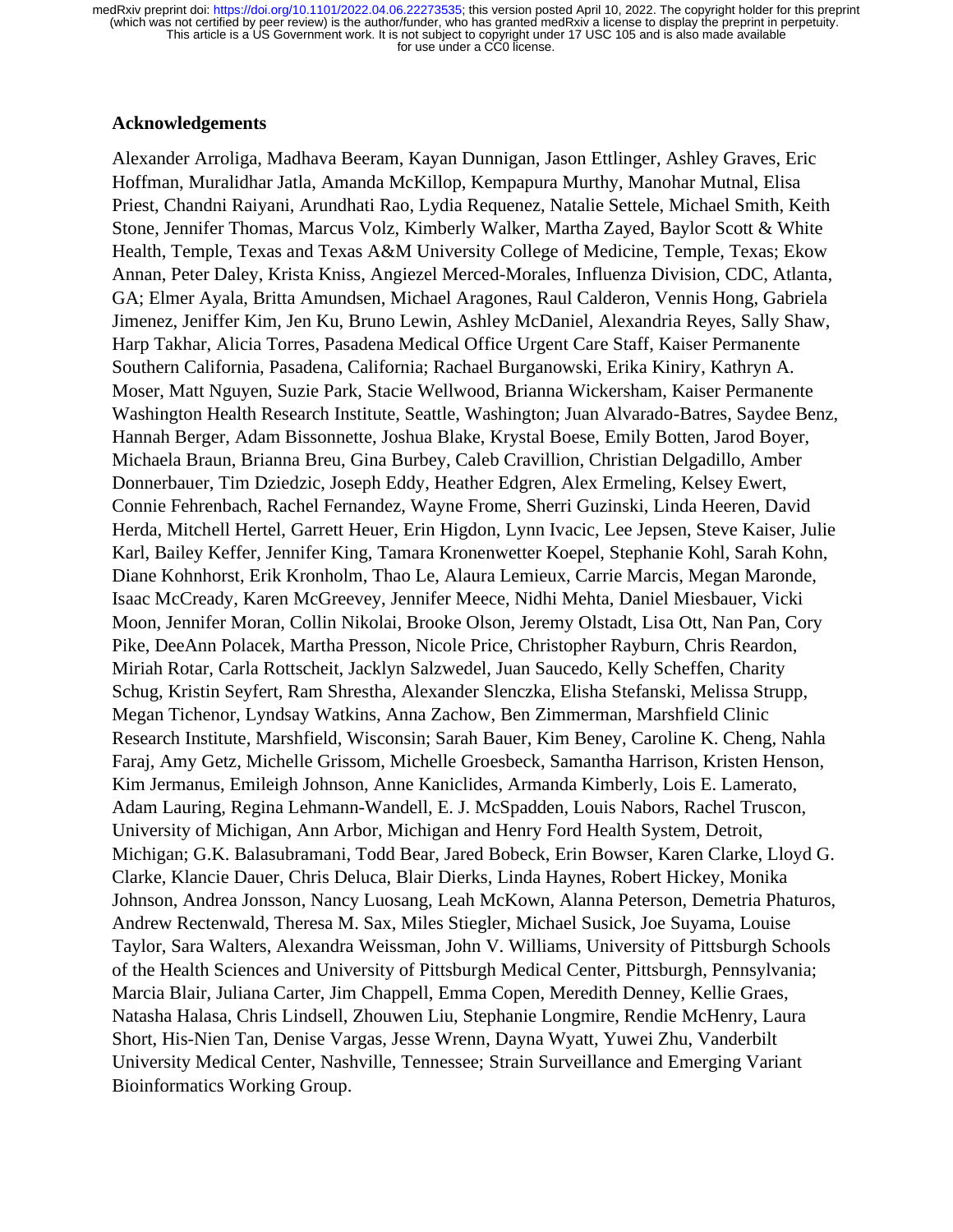# **Abstract**

**Background:** We estimated SARS-CoV-2 Delta and Omicron-specific effectiveness of 2 and 3 mRNA COVID-19 vaccine doses in adults against symptomatic illness in US outpatient settings.

**Methods:** Between October 1, 2021, and February 12, 2022, research staff consented and enrolled eligible participants who had fever, cough, or loss of taste or smell and sought outpatient medical care or clinical SARS-CoV-2 testing within 10 days of illness onset. Using the test-negative design, we compared the odds of receiving 2 or 3 mRNA COVID-19 vaccine doses among SARS-CoV-2 cases versus controls using logistic regression. Regression models were adjusted for study site, age, onset week, and prior SARS-CoV-2 infection. Vaccine effectiveness (VE) was calculated as  $(1 - \text{adjusted odds ratio}) \times 100\%$ .

**Results:** Among 3847 participants included for analysis, 574 (32%) of 1775 tested positive for SARS-CoV-2 during the Delta predominant period and 1006 (56%) of 1794 participants tested positive during the Omicron predominant period. When Delta predominated, VE against symptomatic illness in outpatient settings was 63% (95% CI: 51% to 72%) among mRNA 2-dose recipients and 96% (95% CI: 93% to 98%) for 3-dose recipients. When Omicron predominated, VE was 21% (95% CI: -6% to 41%) among 2-dose recipients and 62% (95% CI: 48% to 72%) among 3-dose recipients.

**Conclusions:** In this adult population, 3 mRNA COVID-19 vaccine doses provided substantial protection against symptomatic illness in outpatient settings when the Omicron variant became the predominant cause of COVID-19 in the U.S. These findings support the recommendation for a 3<sup>rd</sup> mRNA COVID-19 vaccine dose.

**Key Words**: COVID-19, vaccine effectiveness, outpatient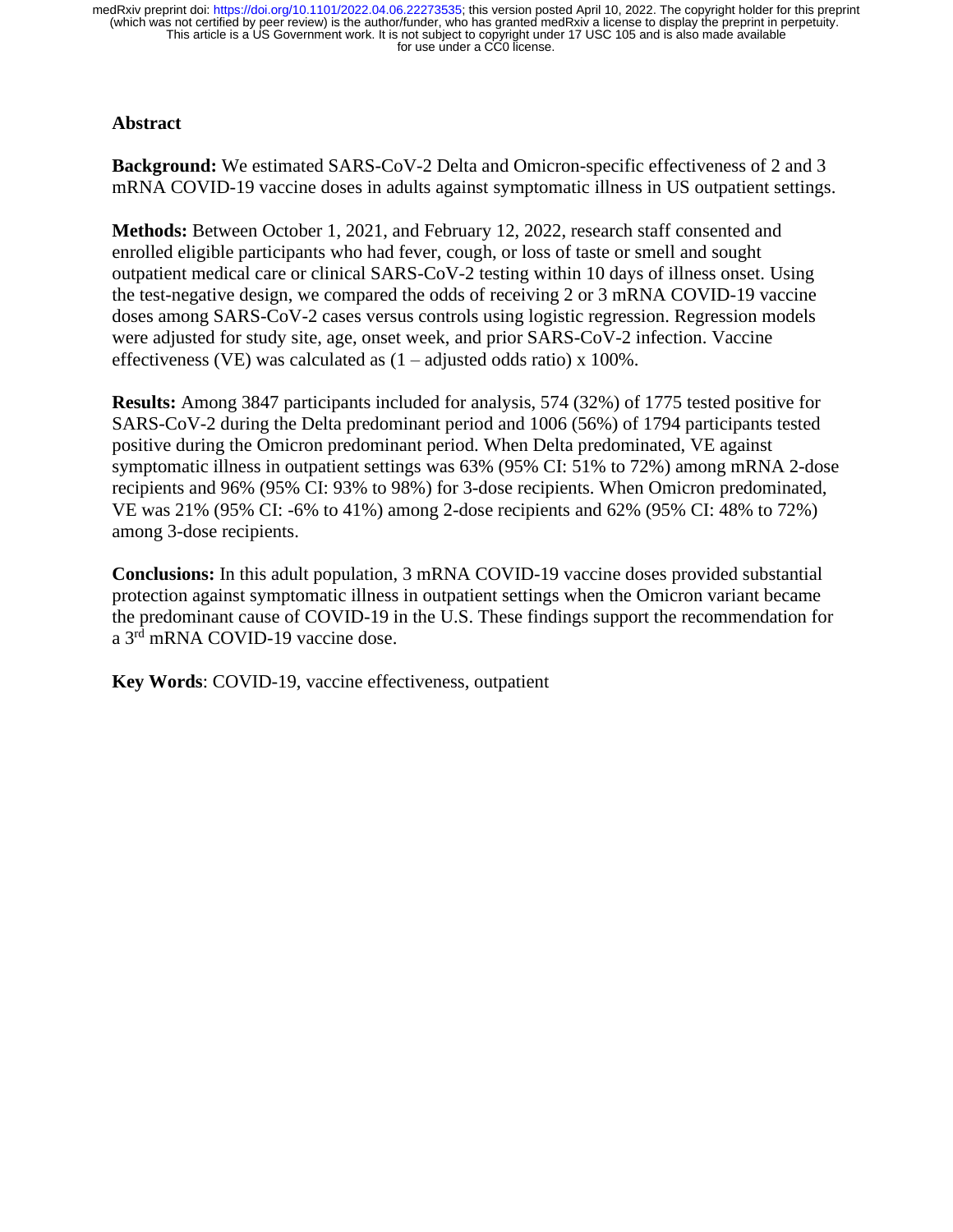## **Background**

On November 29, 2021, the Centers for Disease Control and Prevention (CDC) recommended that all adults aged  $\geq$ 18 years receive a 3<sup>rd</sup> mRNA COVID-19 vaccine booster dose at least 6 months after completing a 2-dose primary series [1]. The 6-month interval recommendation was shortened to at least 5 months on January 4, 2022, for the Pfizer-BioNTech vaccine and on January 7, 2022, for the Moderna vaccine. These recommendations were released during the emergence of the Omicron variant, which was first detected in the United States (US) on December 1, 2021 [2]. Effectiveness of 2 mRNA vaccines doses against symptomatic illness or hospitalization due to infection with the Omicron variant has been lower compared to the Delta variant, with increased protection against both variants after receipt of a 3<sup>rd</sup> dose [3-5]. However, data comparing 2- and 3-dose vaccine effectiveness (VE) against symptomatic COVID-19 in outpatient settings during periods when the Delta and Omicron variants predominated are limited, especially among COVID-19 cases identified through active surveillance where all enrolled participants with COVID-19-like illness (CLI) are tested for SARS-CoV-2.

Studies with active enrollment such as the US Flu Vaccine Effectiveness Network (US Flu VE Network) provide access to specimens for research purposes including whole genome sequencing and access to data not available in medical records including risk factors for SARS-CoV-2 infection [6]. To assess the impact of a  $3<sup>rd</sup>$  dose in the context of emerging variants with immune evasion [7] and potential waning immunity, we estimated variant-specific effectiveness of 2 versus 3 mRNA vaccine doses against symptomatic illness in outpatient settings. Additionally, we utilized virus sequencing data to define periods when Delta and Omicron variants each predominated.

#### **Methods**

#### *Study Design and Population*

This study was conducted within the US Flu VE Network, which consists of participating health systems in 7 states: California, Michigan, Pennsylvania, Tennessee, Texas, Washington, and Wisconsin. Between October 1, 2021, and February 12, 2022, research staff screened patients seeking outpatient medical care or SARS-CoV-2 clinical testing using a standard case definition for CLI [8]. Eligible participants had an acute onset of fever, cough, or loss of taste/smell with symptom duration of <10 days [8] and had a clinical or research respiratory specimen collected for SARS-CoV-2 molecular testing within 10 days of illness onset. Research staff consented and enrolled eligible participants, who may have sought in-person medical care for CLI, completed a telehealth visit, or sought SARS-CoV-2 testing. Enrolled participants completed surveys with standardized questions across all research sites at enrollment including questions about demographics, symptoms experienced for current illness, COVID-19 vaccination history, prior SARS-CoV-2 infection, general health status, chronic medical conditions (heart disease, lung disease, diabetes, cancer, liver or kidney disease, immune suppression, or high blood pressure), and high-risk SARS-CoV-2 exposures (healthcare worker with close patient contact; contact with another laboratory-confirmed SARS-CoV-2 case in the 14 days before illness onset; or household member with laboratory-confirmed SARS-CoV-2 or with symptoms consistent with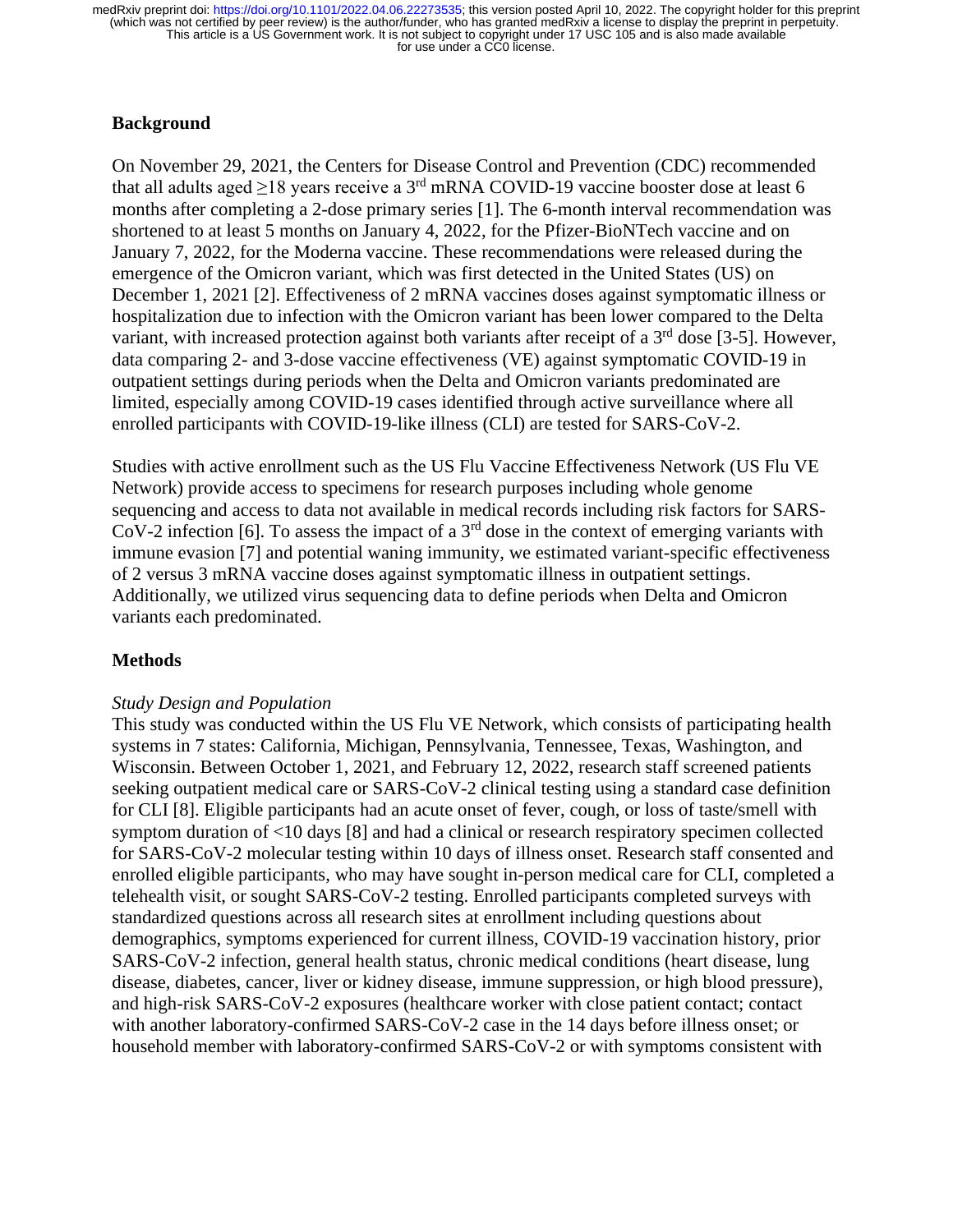CLI in the 14 days before illness onset). This activity was reviewed and approved by the CDC and each US Flu VE Network site's Institutional Review Board. 1

## *SARS-CoV-2 Status*

Participants were tested for SARS-CoV-2 by reverse-transcription polymerase chain reaction tests using respiratory specimens collected for clinical or research purposes. We classified participants with a positive SARS-CoV-2 result as cases. Participants who had discordant clinical and research results were categorized as a case if at least one of the results were positive. We classified participants with only negative SARS-CoV-2 results as controls.

In addition, SARS-CoV-2 virus variants from a subset of SARS-CoV-2 positive participants with onset dates between November 9, 2021, and January 9, 2022, were identified by whole genome sequencing. Research-collected SARS-CoV-2 positive respiratory specimens with cycle threshold values <30 and stored in appropriate transport medium were prepared for sequencing using the xGen SARS-CoV-2 library preparation kit (Integrated DNA Technologies, Inc., Coralville, IA). Libraries were sequenced on a NovaSeq instrument (Illumina Inc., San Diego, CA). A single consensus genome for each sample was generated. SARS-CoV-2 variants were determined using Pangolin version 3.1.20 [pangoLEARN 1.2.123, Scorpio 0.3.16] [9].

## *COVID-19 Vaccination Status*

COVID-19 vaccination status was verified using electronic medical records, immunization information systems, and vaccination record cards. Participants considered vaccinated with 2 doses were those who received 2 mRNA vaccine doses  $\geq$ 14 days before illness onset (2-dose). To be considered for the 2-dose analyses, participants must have received doses ≥16 days apart for Pfizer-BioNTech vaccines and ≥23 days apart for Moderna vaccines. Participants considered vaccinated with 3 doses were those who received 3 mRNA vaccine doses, where the  $3<sup>rd</sup>$  dose was given  $\geq$ 7 days before illness onset (3-dose) [4]. Participants who received a 3<sup>rd</sup> dose before the recommended  $\geq$ 150 days after the 2<sup>nd</sup> dose were also considered 3-dose recipients but excluded from sensitivity analyses. Three-dose recipients included both immunocompromised participants who received a 3<sup>rd</sup> dose as a primary series and otherwise healthy participants who received a 3<sup>rd</sup> dose as a booster. Those who did not report vaccine receipt and had no documentation of an mRNA COVID-19 vaccination before illness onset were defined as unvaccinated. We excluded participants who self-reported COVID-19 vaccination but were missing verified documentation of doses received.

#### *Statistical Analyses*

We limited analyses to adults aged  $\geq$ 18 years. Using the test-negative design [10], we compared the odds of 2- or 3-dose mRNA COVID-19 vaccination among COVID-19 cases versus testnegative controls using logistic regression. VE was calculated as  $(1 - \text{adjusted odds ratio}) \times$ 100%. Regression models were adjusted for variables identified *a priori* including study site, age, and illness onset week. Sex, race and ethnicity, illness onset to specimen collection interval, self-reported high-risk exposure, self-reported chronic medical condition, and self-reported prior SARS-CoV-2 infection were evaluated as model covariates using a change-in-estimate  $(\geq 5\%$ change in odds ratio) forward stepwise approach. We also evaluated chronic medical condition

<sup>1</sup> See 45 C.F.R. part 46; 21 C.F.R part 56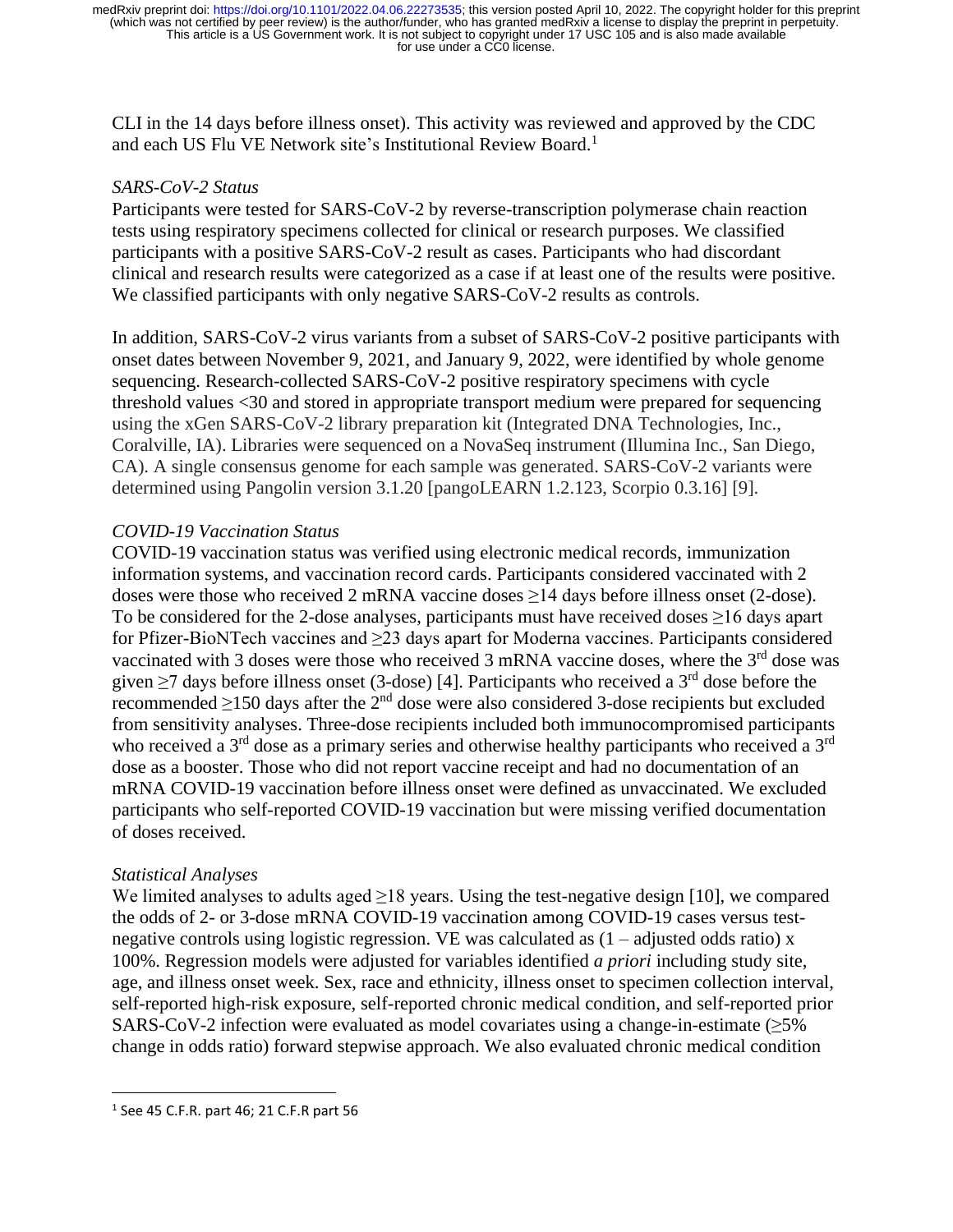as a potential effect modifier (p-value <0.05). In addition to covariates included *a priori*, prior SARS-CoV-2 infection was included in the final regression model.

We evaluated VE by variant, either sequence-confirmed variant or using time periods of predominant Delta (illness onset of October 1 – December 9, 2021) versus Omicron circulation (illness onset of December 20, 2021 – February 12, 2022) when variant was not confirmed by sequencing. These periods were selected based on the SARS-CoV-2 sequencing results on a subset of cases in the US Flu VE Network. Due to co-circulation of the Delta and Omicron variants between December  $10 - 19$ , 2021, we excluded participants without sequenced viruses with onset dates during this period for variant-specific estimates. We also assessed potential waning immunity among 2-dose recipients by comparing VE of those who received their 2<sup>nd</sup> dose 14-149 days versus ≥150 days prior to illness onset during each variant predominant period.

We conducted several subgroup analyses where 3-dose VE was stratified by self-reported highrisk exposure status, self-reported chronic medical condition, self-reported prior SARS-CoV-2 infection, days between illness onset and specimen collection date, and self-reported presence of fever with cough or shortness of breath during the Delta and Omicron predominant periods. Analyses by illness onset to specimen collection interval were performed to identify bias resulting from potential false negative SARS-CoV-2 test results among participants who presented for care or testing later than those presenting 0-2 days after illness onset [10]. Analyses by symptoms were performed to evaluate VE among persons with potentially more severe illness compared to those without fever paired with cough or shortness of breath, indicating more mild illness.

#### **Results**

#### *Study Population*

Between October 2021 and February 2022, US Flu VE Network sites enrolled 4448 eligible outpatients aged ≥18 years, among whom 601 were excluded due to receiving a non-mRNA vaccine (n=216), self-reporting vaccination history with no documentation available (n=145), receiving 1 mRNA COVID-19 vaccine dose (n=121), missing vaccine product information  $(n=55)$ , missing SARS-CoV-2 testing information  $(n=34)$ , or having an indeterminate vaccination status (n=30). Among 3847 included for analysis, 575 (32%) of 1775 participants tested SARS-CoV-2 positive during the Delta predominant period and 1006 (56%) of 1794 participants tested positive during the Omicron predominant period. There were 278 participants whose illness onset dates fell between the defined Delta and Omicron predominance periods. SARS-CoV-2 positivity reached over 50% during the 3<sup>rd</sup> week of December and peaked at 64% during the  $2<sup>nd</sup>$  week of January (Figure 1).

Over the entire study period, participants who self-reported a high-risk exposure or reported fever were more likely to test positive (Table 1). Additionally, participants who were aged  $\geq 65$ years, identified as White non-Hispanic or other race non-Hispanic compared to Black non-Hispanic or Hispanic, self-reported a chronic medical condition, and did not self-report a fever were more likely to receive a 3<sup>rd</sup> vaccine dose (Table 2). Among 2-dose recipients, the median interval between receipt of a  $2<sup>nd</sup>$  dose and illness onset date was 225 days (range:  $14 - 386$ ); 13% and 87% had received a 2<sup>nd</sup> mRNA vaccine dose 14-149 days or  $\geq$ 150 days prior to illness onset,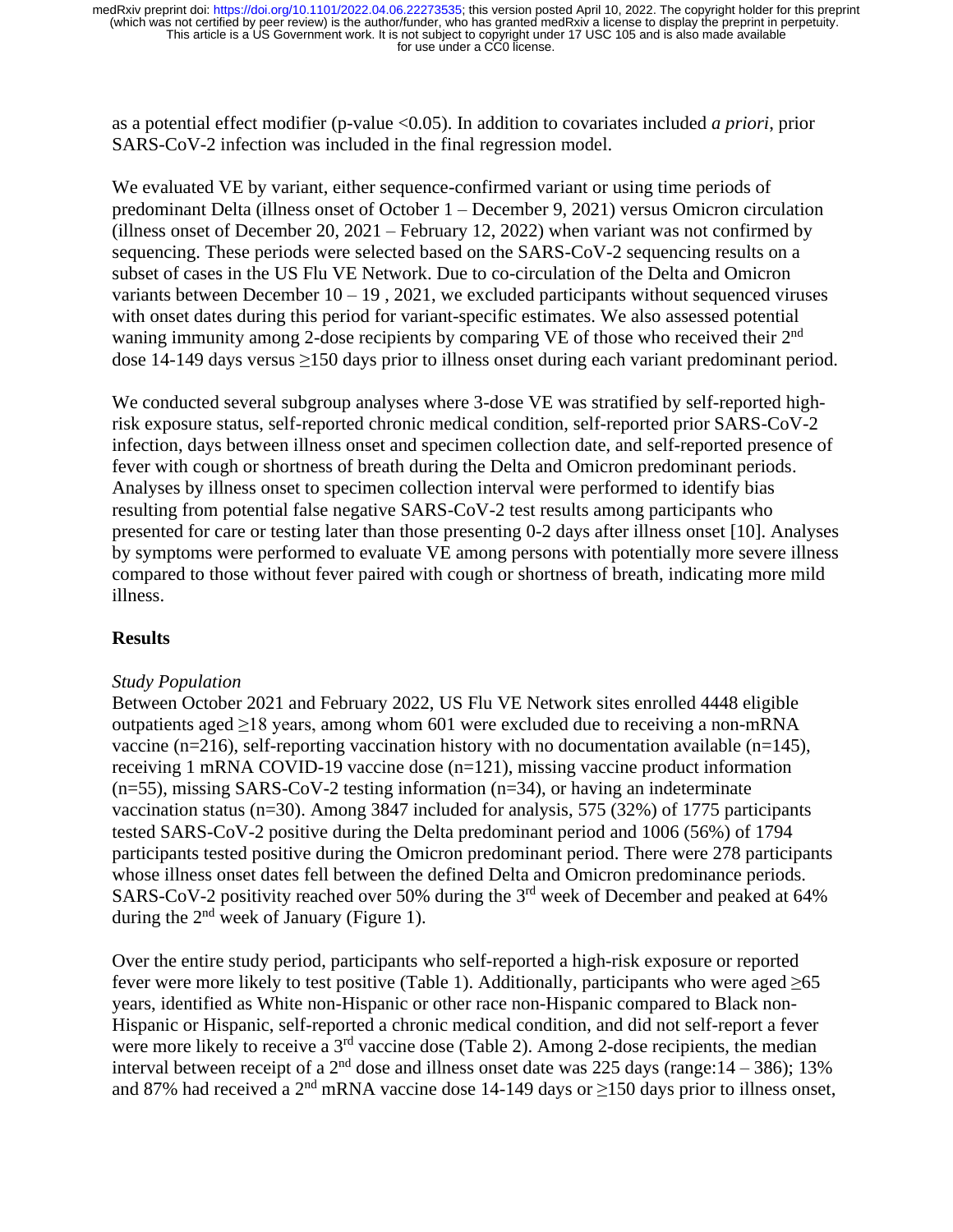respectively (data not shown). The median interval between 3<sup>rd</sup> dose receipt and illness onset was 53 days (range:  $7 - 230$ ) (data not shown).

#### *Study Periods by Variant Predominance*

Sequencing results from 272 US Flu VE Network participants with onset dates between November 9, 2021, and January 9, 2022, demonstrated distinct periods of Delta versus Omicron circulation with co-circulation of both variants during December  $10 - 19$ , 2021 (Figure 2). Overall, 45% of sequenced specimens were Delta. The first Omicron variant in the network was detected on December 10, 2021, and it became the consistently predominant variant (>50% of sequenced viruses) by December 15, 2021, with few viruses in early January 2022 still being identified as Delta.

## *Vaccine Effectiveness*

During the Delta period, adjusted VE against symptomatic illness in outpatient settings was 63% (95% CI: 51% to 72%) among mRNA 2-dose recipients and 96% (95% CI: 93% to 98%) for 3 dose recipients (Table 3). During the Omicron period, adjusted VE was 21% (95% CI: -6% to 41%) among 2-dose recipients and 62% (95% CI: 48% to 72%) among 3-dose recipients. During the Delta period, VE among participants who received their  $2<sup>nd</sup>$  dose 14-149 days before illness onset was 89% (95% CI: 78% to 94%) compared to 58% (95% CI: 44% to 68%) among those who received their  $2<sup>nd</sup>$  dose  $\geq$ 150 days before illness onset (Table 3). During the Omicron period, VE among those who received their  $2<sup>nd</sup>$  dose 14-149 days before illness onset was 45% (14% to 66%) and among those who received their  $2<sup>nd</sup>$  dose  $\geq$ 150 days before illness onset was 11% (-21% to 35%). Excluding 3-dose recipients who received the  $3<sup>rd</sup>$  dose <150 days after the  $2<sup>nd</sup>$  dose (n=35) did not change 3-dose VE estimates (data not shown).

#### *Vaccine Effectiveness by Subgroup*

Self-reported high-risk exposure status, self-reported presence of a chronic medical condition, self-reported prior laboratory-confirmed SARS-CoV-2 infection, longer interval from illness onset to respiratory specimen collection, and self-reported presence of fever with cough or shortness of breath did not change 3-dose VE during the Delta variant predominant period (Table 4). However, during the period when the Omicron variant predominated, 3-dose VE point estimates tended to be lower but with overlapping confidence intervals among those who had a high-risk exposure, a chronic medical condition, a prior SARS-CoV-2 infection, or CLI that included fever. During the Delta period, 4% of cases and 14% of controls had prior infection compared to the Omicron period when 15% of cases and 20% of controls had prior infection.

#### **Discussion**

This investigation adds to early evidence of effectiveness of a 3<sup>rd</sup> mRNA vaccine dose against laboratory-confirmed SARS-CoV-2 infection among adults seeking outpatient care and clinical testing for CLI symptoms during the pandemic wave predominated by the Omicron variant [3, 11-14]. However, 3-dose effectiveness among adults was lower during the Omicron predominant period than during the pandemic wave associated with the Delta variant. Similar to analyses of large electronic medical record databases or data from SARS-CoV-2 testing sites, 3-dose VE in this analysis was higher against Delta than against Omicron-related illness [3, 11-12].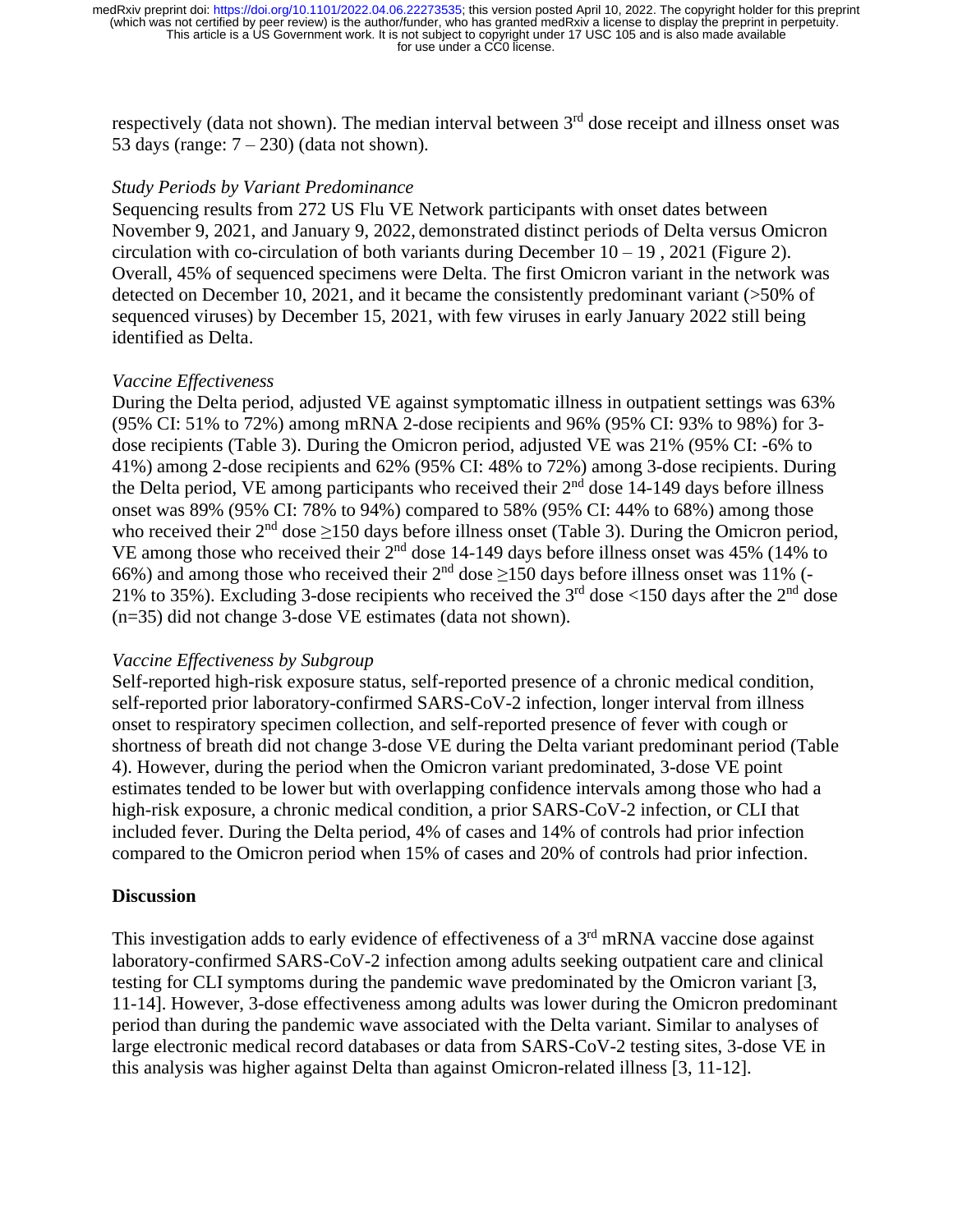Findings from the US Flu VE Network are also consistent with higher estimates of 2-dose VE when the  $2<sup>nd</sup>$  dose was given less than 5 months before current illness onset compared to at least 5 months or more before illness onset [3, 5]. Waning effectiveness against SARS-CoV-2 Delta variant virus infection or associated outpatient illness was also observed 5 to 6 months after receipt of the  $2<sup>nd</sup>$  mRNA vaccine dose in other countries using multiple study designs [15-20]. However, among US Flu VE Network participants, 2-dose mRNA VE point estimate against outpatient illness associated with the Delta variant among those who received their  $2<sup>nd</sup>$  dose at least 5 months or more before illness onset remained higher than 2-dose VE against Omicron among those who received their  $2<sup>nd</sup>$  dose <5 months before illness onset, with overlapping 95% confidence intervals. These results suggest that updates to COVID-19 vaccine formulations or additional booster doses may be needed to improve protection against future SARS-CoV-2 variant viruses.

Active enrollment of study participants in the US Flu VE Network provided additional information to evaluate differences in 3-dose mRNA VE according to participants' symptoms, reported history of past laboratory-confirmed SARS-CoV-2 infection, high-risk exposure, and presence of underlying medical conditions. First, among generally healthy outpatients with symptomatic illness enrolled in the US Flu VE Network, 3-dose VE point estimates during the Omicron period tended to be lower among participants reporting underlying medical conditions compared to point estimates among participants without underlying conditions. Presence of underlying medical conditions, especially immunosuppressive conditions, have been associated with decreased mRNA VE against severe outcomes including COVID-19 related hospitalizations [3, 21-28], and provided the basis for the recommendation of a  $3<sup>rd</sup>$  primary mRNA vaccine dose [1]. Second, participants who reported a high-risk exposure in the 14 days before illness onset demonstrated lower 3-dose VE during the Omicron predominant period compared with overall VE during this time. These results are consistent with previous studies, including an analysis of data from the US Flu VE Network during the Delta-predominant period [6, 29, 30]. Third, the proportion of participants reporting previous laboratory confirmed SARS-CoV-2 infection was higher when the Omicron variant predominated than when the Delta variant predominated. However, we were unable to evaluate the impact of time since prior infection on VE due to small sample sizes. In contrast, prior studies have demonstrated increased protection among persons with prior SARS-CoV-2 infection history [31,32].

This investigation is subject to at least six limitations. First, small sample sizes limited our ability to evaluate VE by certain subgroups. Differences between 2- and 3-dose mRNA VE by vaccine product, age group, and underlying medical conditions have been reported from studies including larger numbers of patients or medical encounters [3, 5, 11-15]. Second, adolescents and children were not included in this analysis due to lower proportion of enrollment than in typical influenza seasons and lower percent vaccinated. Third, because of recent authorization of a booster dose for adults, waning of 3-dose VE could not be assessed. Waning effectiveness of a booster dose against COVID-19 associated emergency department or urgent care visits has been reported elsewhere, though the study population may have differed to a certain extent from that of the US Flu VE Network [5]. Fourth, with active enrollment, persons consenting to participate may differ from all patients in ways that may affect VE estimates, such as different healthcare-seeking behaviors among vaccinated and unvaccinated persons [10]. Vaccinated SARS-CoV-2 positive participants may have been more likely than unvaccinated positive participants to participate in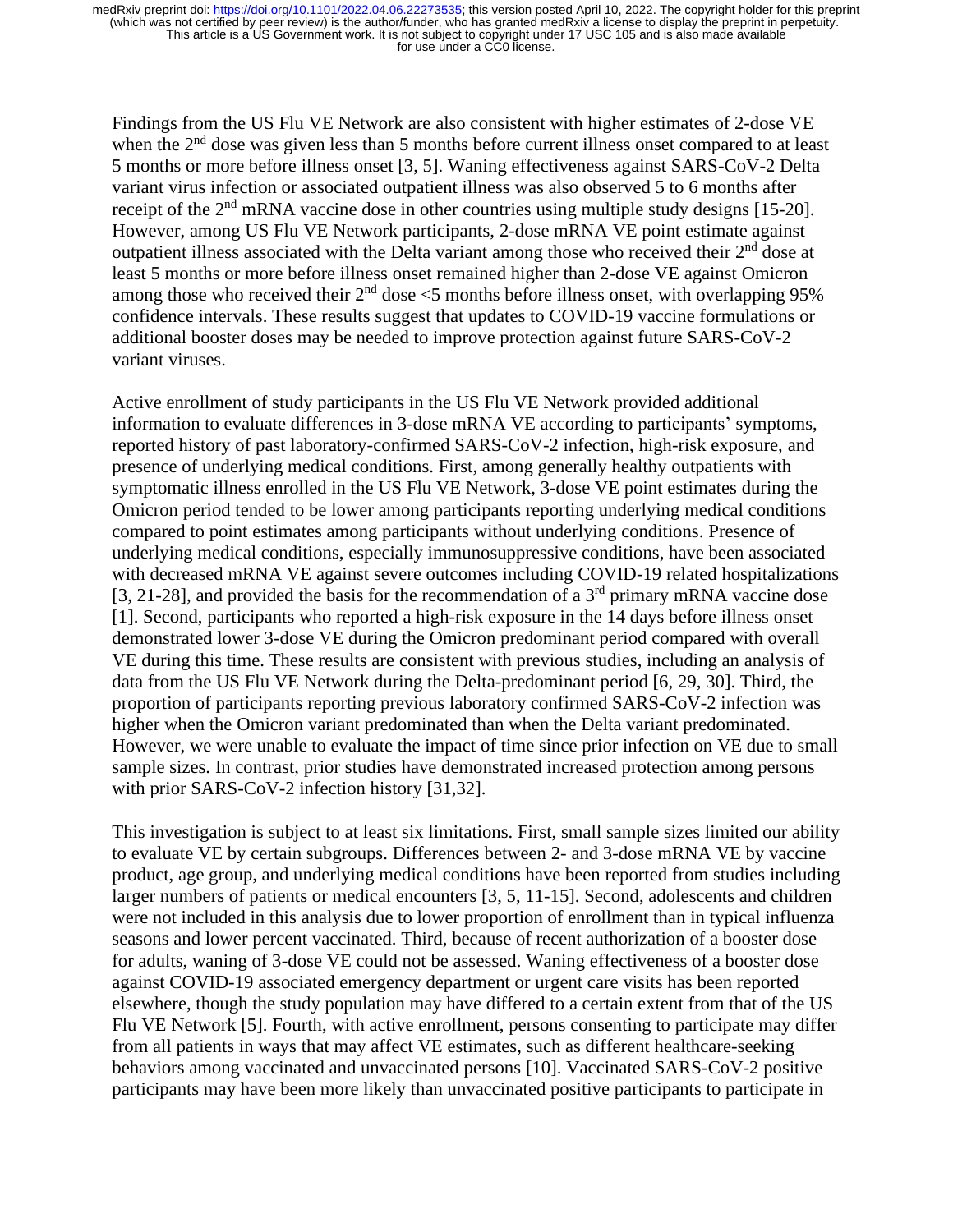this study. Fifth, Delta versus Omicron misclassification among the subset of infections without sequencing results is possible. Finally, increased use of at-home testing may result in changes in healthcare seeking behavior and potential biases for VE studies, which requires further examination.

VE studies that rely on active enrollment of patients meeting clinical criteria for acute respiratory illness may contribute to ongoing monitoring of effectiveness of current and future COVID-19 vaccines [8]. Studies in this outpatient setting also contribute to understanding vaccine protection against a spectrum of illness, adding effectiveness against symptomatic illness in outpatient settings to published inpatient, emergency department, and urgent care estimates for moderately severe and severe COVID-19. Systematic testing of outpatients presenting with CLI has the potential to identify SARS-CoV-2 positive cases and collect vaccination histories for VE estimates that may not be available from analyses of electronic medical records, especially as SARS-CoV-2 testing for persons with symptomatic illness becomes less frequent [33]. As SARS-CoV-2 viruses evolve and COVID-19 may continue to cause influxes of respiratory illness, systematic testing for respiratory illnesses including COVID-19 and influenza will be important to evaluate effectiveness of COVID-19 vaccines and immunization schedules.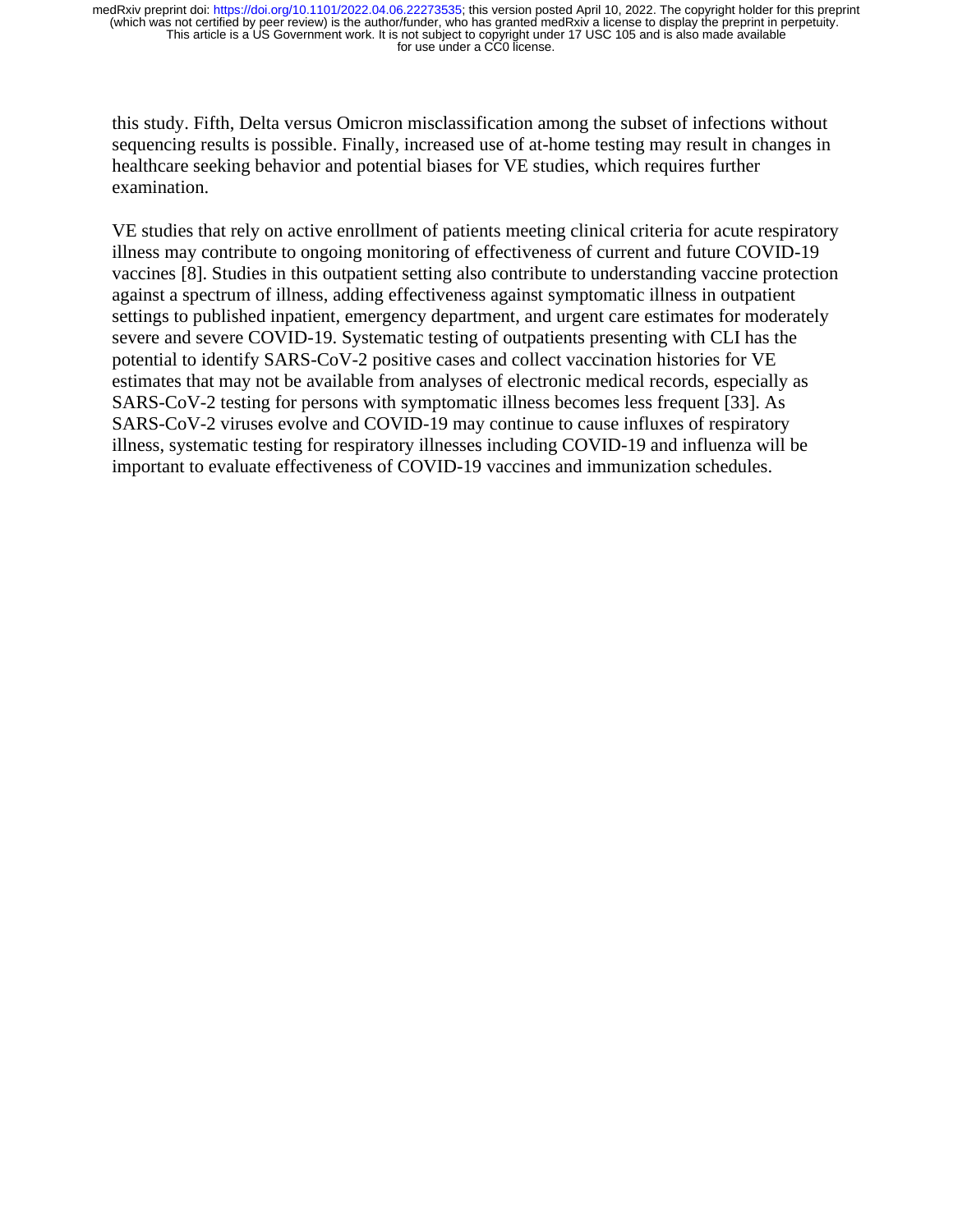# **References**

- 1. Centers for Disease Control and Prevention. COVID-19 ACIP Vaccine Recommendations. Accessed March 14, 2022.<https://www.cdc.gov/vaccines/hcp/acip-recs/vacc-specific/covid-19.html>
- 2. Centers for Disease Control and Prevention. Science Brief: Omicron (B.1.1.529) Variant. Accessed March 14, 2022. [https://www.cdc.gov/coronavirus/2019-ncov/science/science-briefs/scientific-brief](https://www.cdc.gov/coronavirus/2019-ncov/science/science-briefs/scientific-brief-omicron-variant.html)[omicron-variant.html](https://www.cdc.gov/coronavirus/2019-ncov/science/science-briefs/scientific-brief-omicron-variant.html)
- 3. Thompson MG, Natarajan K, Irving SA, et al. Effectiveness of a Third Dose of mRNA Vaccines Against COVID-19-Associated Emergency Department and Urgent Care Encounters and Hospitalizations Among Adults During Periods of Delta and Omicron Variant Predominance - VISION Network, 10 States, August 2021-January 2022. MMWR Morb Mortal Wkly Rep. 2022;71:139-145. doi: 10.15585/mmwr.mm7104e3.
- 4. Tenforde MW, Patel MM, Gaglani M, et al. Effectiveness of a Third Dose of Pfizer-BioNTech and Moderna Vaccines in Preventing COVID-19 Hospitalization Among Immunocompetent and Immunocompromised Adults - United States, August-December 2021. MMWR Morb Mortal Wkly Rep. 2022;71:118-124. doi: 10.15585/mmwr.mm7104a2.
- 5. Ferdinands JM, Rao S, Dixon BE, et al. Waning 2-Dose and 3-Dose Effectiveness of mRNA Vaccines Against COVID-19-Associated Emergency Department and Urgent Care Encounters and Hospitalizations Among Adults During Periods of Delta and Omicron Variant Predominance - VISION Network, 10 States, August 2021-January 2022. MMWR Morb Mortal Wkly Rep. 2022;71:255-263. doi: 10.15585/mmwr.mm7107e2.
- 6. Chung JR, Kim SS, Belongia EA, et al. Vaccine effectiveness against COVID-19 among symptomatic persons aged ≥12 years with reported contact with COVID-19 cases, February-September 2021. Influenza Other Respir Viruses. 2022. doi: 10.1111/irv.12973.
- 7. Nemet I, Kliker L, Lustig Y, et al. Third BNT162b2 Vaccination Neutralization of SARS-CoV-2 Omicron Infection. N Engl J Med. 2022;386:492-494. doi: 10.1056/NEJMc2119358.
- 8. Chung JR, Kim SS, Jackson ML, et al. Clinical Symptoms Among Ambulatory Patients Tested for SARS-CoV-2. Open Forum Infect Dis. 2021;8:ofaa576. doi: 10.1093/ofid/ofaa576.
- 9. O'Toole Á, Scher E, Underwood A, Jackson B, Hill V, McCrone JT, et al. Assignment of epidemiological lineages in an emerging pandemic using the pangolin tool. Virus Evolution. 2021 Sep 1;7(2):veab064.
- 10. Jackson ML, Nelson JC. The test-negative design for estimating influenza vaccine effectiveness. Vaccine. 2013 Apr 19;31(17):2165–8.
- 11. Accorsi EK, Britton A, Fleming-Dutra KE, Smith ZR, Shang N, Derado G, et al. Association Between 3 Doses of mRNA COVID-19 Vaccine and Symptomatic Infection Caused by the SARS-CoV-2 Omicron and Delta Variants. JAMA. 2022 Feb 15;327(7):639–51.
- 12. Tseng HF, Ackerson BK, Luo Y, Sy LS, Talarico CA, Tian Y, et al. Effectiveness of mRNA-1273 against SARS-CoV-2 Omicron and Delta variants. Nat Med. 2022 Feb 21;1–1.
- 13. Abu-Raddad LJ, Chemaitelly H, Ayoub HH, et al. Effect of mRNA Vaccine Boosters against SARS-CoV-2 Omicron Infection in Qatar. N Engl J Med. 2022. doi: 10.1056/NEJMoa2200797.
- 14. Andrews N, Stowe J, Kirsebom F, et al. Covid-19 Vaccine Effectiveness against the Omicron (B.1.1.529) Variant. N Engl J Med. 2022. doi: 10.1056/NEJMoa2119451.
- 15. Abu-Raddad LJ, Chemaitelly H, Bertollini R; National Study Group for COVID-19 Vaccination. Waning mRNA-1273 Vaccine Effectiveness against SARS-CoV-2 Infection in Qatar. N Engl J Med. 2022:NEJMc2119432. doi: 10.1056/NEJMc2119432.
- 16. Chemaitelly H, Tang P, Hasan MR, Waning of BNT162b2 Vaccine Protection against SARS-CoV-2 Infection in Qatar. N Engl J Med. 2021;385:e83. doi: 10.1056/NEJMoa2114114.
- 17. Goldberg Y, Mandel M, Bar-On YM, et al. Waning Immunity after the BNT162b2 Vaccine in Israel. N Engl J Med. 2021;385:e85. doi: 10.1056/NEJMoa2114228.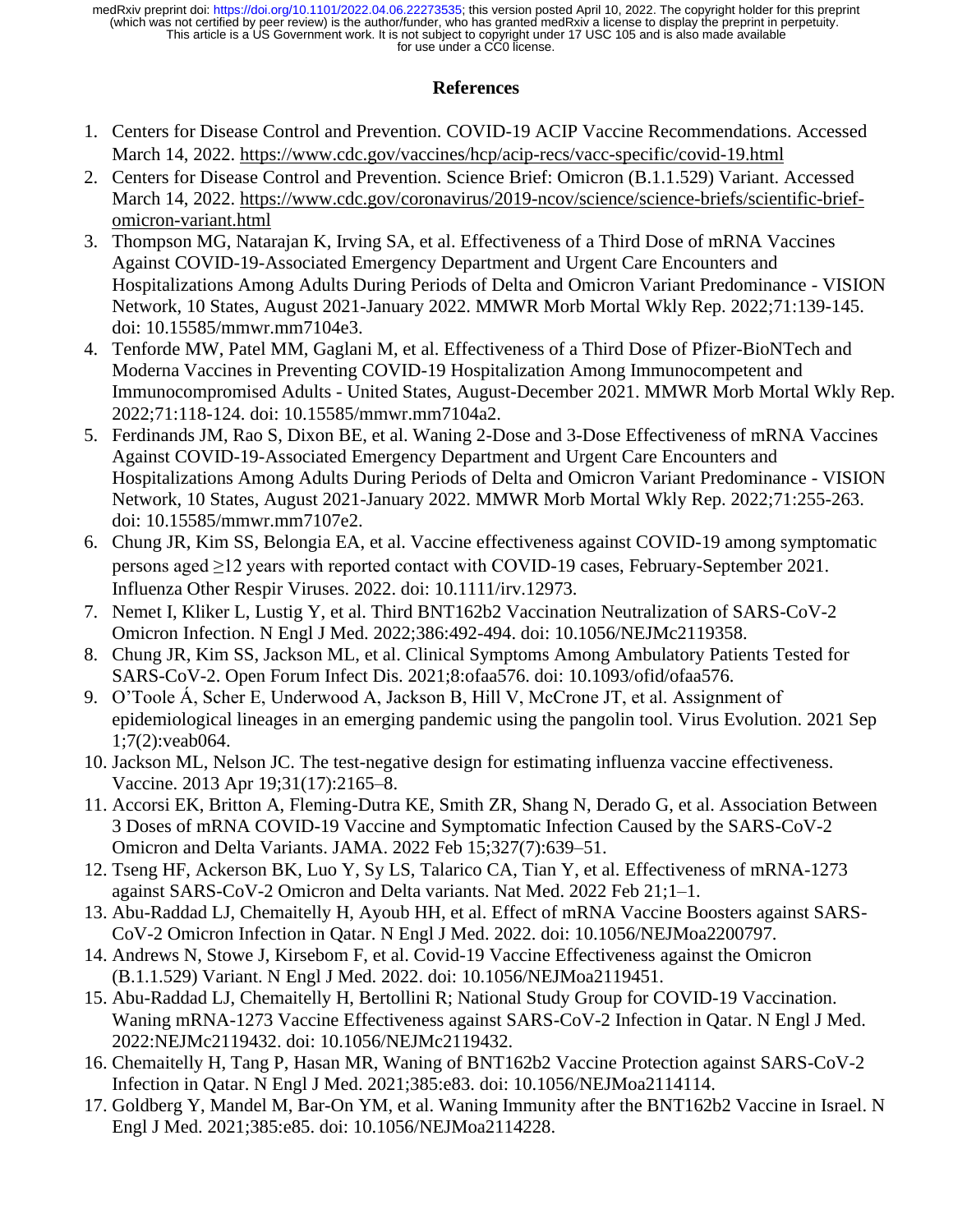- 18. Andrews N, Tessier E, Stowe J, et al. Duration of Protection against Mild and Severe Disease by Covid-19 Vaccines. N Engl J Med. 2022 Jan 27;386(4):340-350. doi: 10.1056/NEJMoa2115481.
- 19. Chemaitelly H, Tang P, Hasan MR, Waning of BNT162b2 Vaccine Protection against SARS-CoV-2 Infection in Qatar. N Engl J Med. 2021;385:e83. doi: 10.1056/NEJMoa2114114.
- 20. Feikin DR, Higdon MM, Abu-Raddad LJ, et al. Duration of effectiveness of vaccines against SARS-CoV-2 infection and COVID-19 disease: results of a systematic review and meta-regression. Lancet. 2022;399:924-944. doi: 10.1016/S0140-6736(22)00152-0.
- 21. Nordström P, Ballin M, Nordström A. Risk of infection, hospitalisation, and death up to 9 months after a second dose of COVID-19 vaccine: a retrospective, total population cohort study in Sweden. Lancet. 2022;399:814-823. doi: 10.1016/S0140-6736(22)00089-7.
- 22. Tenforde MW, Self WH, Adams K, et al. Association Between mRNA Vaccination and COVID-19 Hospitalization and Disease Severity. JAMA. 2021;326:2043-2054. doi: 10.1001/jama.2021.19499.
- 23. Andrews N, Stowe J, Kirsebom F, et al. Effectiveness of COVID-19 booster vaccines against covid-19 related symptoms, hospitalisation and death in England. Nat Med. 2022. doi: 10.1038/s41591-022- 01699-1.
- 24. Bozio CH, Grannis SJ, Naleway AL, et al. Laboratory-Confirmed COVID-19 Among Adults Hospitalized with COVID-19-Like Illness with Infection-Induced or mRNA Vaccine-Induced SARS-CoV-2 Immunity - Nine States, January-September 2021. MMWR Morb Mortal Wkly Rep. 2021:1539- 1544. doi: 10.15585/mmwr.mm7044e1.
- 25. Embi PJ, Levy ME, Naleway AL, et al. Effectiveness of two-dose vaccination with mRNA COVID-19 vaccines against COVID-19-associated hospitalizations among immunocompromised adults-Nine States, January-September 2021. MMWR Morb Mortal Wkly Rep. 2021;70:1553-1559. doi: 10.15585/mmwr.mm7044e3.
- 26. Lauring AS, Tenforde MW, Chappell JD, et al. Clinical severity of, and effectiveness of mRNA vaccines against, covid-19 from omicron, delta, and alpha SARS-CoV-2 variants in the United States: prospective observational study. BMJ. 2022;376:e069761. doi: 10.1136/bmj-2021-069761.
- 27. Lewis NM, Naioti EA, Self WH, et al. Effectiveness of mRNA vaccines in preventing COVID-19 hospitalization by age and burden of chronic medical conditions among immunocompetent US adults, March-August 2021. J Infect Dis. 2021:jiab619. doi: 10.1093/infdis/jiab619.
- 28. Tartof SY, Slezak JM, Puzniak L, Hong V, Frankland TB, Ackerson BK, et al. Effectiveness of a third dose of BNT162b2 mRNA COVID-19 vaccine in a large US health system: A retrospective cohort study. The Lancet Regional Health - Americas. 2022 Feb 14;100198.
- 29. Andrejko KL, Pry J, Myers JF, et al. Predictors of SARS-CoV-2 infection following high-risk exposure. Clin Infect Dis. 2021 Dec 21:ciab1040. doi: 10.1093/cid/ciab1040.
- 30. Fisher KA, Tenforde MW, Feldstein LR, et al. Community and Close Contact Exposures Associated with COVID-19 Among Symptomatic Adults ≥18 Years in 11 Outpatient Health Care Facilities - United States, July 2020. MMWR Morb Mortal Wkly Rep. 2020 Sep 11;69(36):1258-1264. doi: 10.15585/mmwr.mm6936a5.
- 31. Altarawneh HN, Chemaitelly H, Hasan MR, et al. Protection against the Omicron Variant from Previous SARS-CoV-2 Infection. N Engl J Med. 2022:NEJMc2200133. doi: 10.1056/NEJMc2200133.
- 32. León TM, Dorabawila V, Nelson L, Lutterloh E, Bauer UE, Backenson B, et al. COVID-19 Cases and Hospitalizations by COVID-19 Vaccination Status and Previous COVID-19 Diagnosis — California and New York, May–November 2021. MMWR Morb Mortal Wkly Rep. 2022 Jan 28;71(4):125-131. Doi 10.15585/mmwr/mm7104e1.
- 33. Flannery B, Meece JK, Williams JV, et al. Systematic Testing for Influenza and Coronavirus Disease 2019 Among Patients With Respiratory Illness. Clin Infect Dis. 2021;72:e426-e428. doi: 10.1093/cid/ciaa1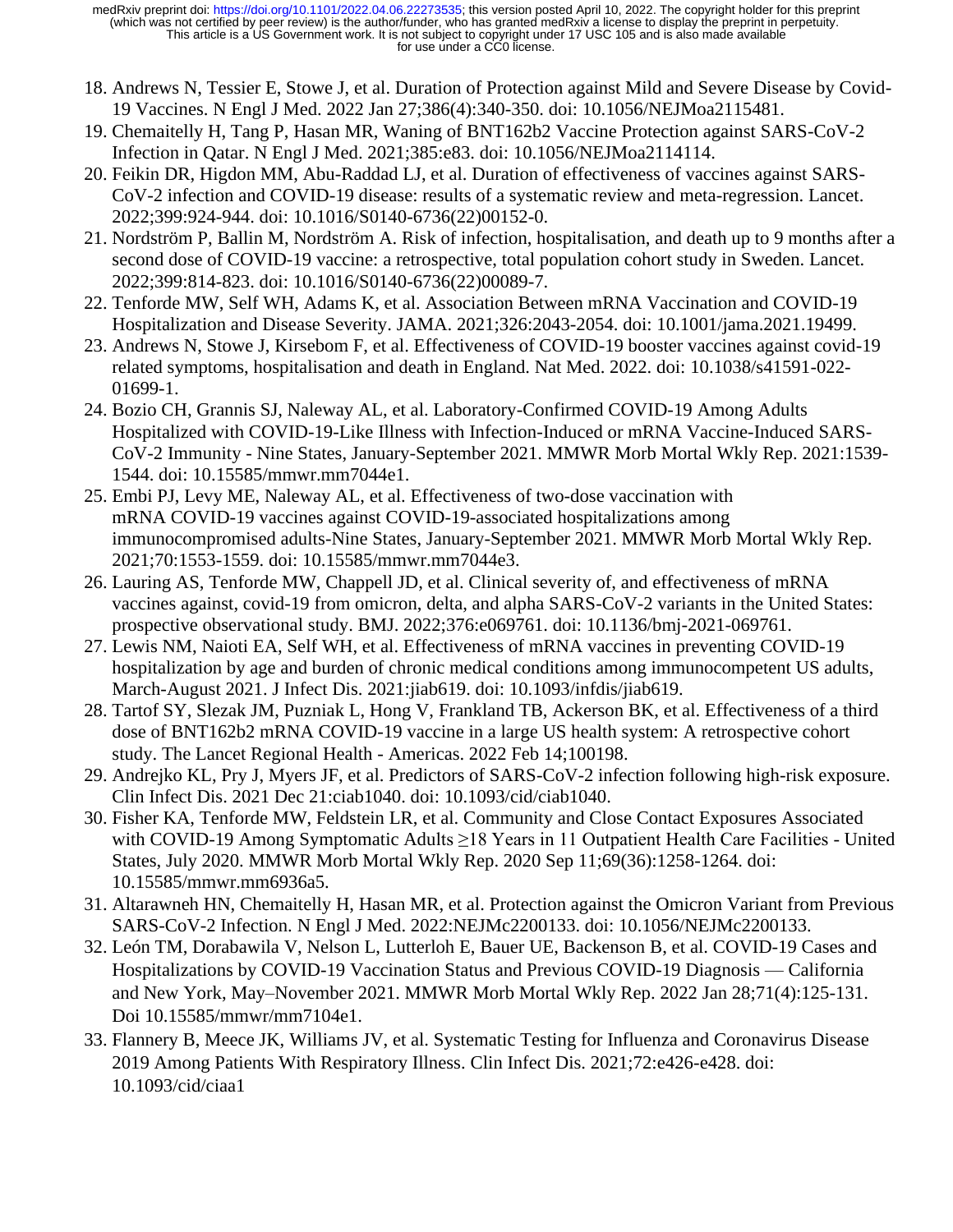**Table 1:** Characteristics of Symptomatic Adults Seeking Outpatient Medical Care or Clinical SARS-CoV-2 Testing by SARS-CoV-2 Status, US Flu VE Network, October 2021 – February 2022

|                                                      |           | <b>Negative SARS-CoV-2</b><br><b>Participants with CLI</b> |             | <b>Positive SARS-CoV-2</b><br><b>Participants with CLI</b> |                      |  |
|------------------------------------------------------|-----------|------------------------------------------------------------|-------------|------------------------------------------------------------|----------------------|--|
|                                                      | ${\bf N}$ | Col %                                                      | $\mathbf N$ | Col %                                                      | P-Value <sup>a</sup> |  |
| Total                                                | 2208      | 100                                                        | 1639        | 100                                                        |                      |  |
| Age Group, y                                         |           |                                                            |             |                                                            | 0.06                 |  |
| 18-49                                                | 1347      | 61                                                         | 1027        | 63                                                         |                      |  |
| 50-64                                                | 544       | 25                                                         | 419         | 26                                                         |                      |  |
| $\geq 65$                                            | 317       | 14                                                         | 193         | 12                                                         |                      |  |
| Site                                                 |           |                                                            |             |                                                            | < 0.01               |  |
| California                                           | 322       | 15                                                         | 164         | 10                                                         |                      |  |
| Michigan                                             | 166       | 8                                                          | 188         | 11                                                         |                      |  |
| Pennsylvania                                         | 311       | 14                                                         | 320         | 20                                                         |                      |  |
| Tennessee                                            | 269       | 12                                                         | 186         | 11                                                         |                      |  |
| Texas                                                | 262       | 12                                                         | 159         | 10                                                         |                      |  |
| Washington                                           | 296       | 13                                                         | 110         | $\tau$                                                     |                      |  |
| Wisconsin                                            | 582       | 26                                                         | 512         | 31                                                         |                      |  |
| Sexb                                                 |           |                                                            |             |                                                            | < 0.01               |  |
| Female                                               | 1485      | 67                                                         | 1017        | 62                                                         |                      |  |
| Male                                                 | 720       | 33                                                         | 618         | 38                                                         |                      |  |
| Race/Ethnicity <sup>c</sup>                          |           |                                                            |             |                                                            | < 0.01               |  |
| Black, non-Hispanic                                  | 87        | $\overline{4}$                                             | 119         | 7                                                          |                      |  |
| Hispanic                                             | 221       | 10                                                         | 134         | $8\,$                                                      |                      |  |
| Other, non-Hispanic                                  | 198       | 9                                                          | 128         | 8                                                          |                      |  |
| White, non-Hispanic                                  | 1676      | 77                                                         | 1218        | 76                                                         |                      |  |
| Self-Reported Chronic Medical Condition <sup>d</sup> |           |                                                            |             |                                                            | 0.77                 |  |
| No                                                   | 1514      | 70                                                         | 1138        | 70                                                         |                      |  |
| Yes                                                  | 652       | 30                                                         | 480         | 30                                                         |                      |  |
| High-Risk Exposure                                   |           |                                                            |             |                                                            | < 0.01               |  |
| N <sub>o</sub>                                       | 1273      | 58                                                         | 706         | 43                                                         |                      |  |
| Yes                                                  | 935       | 42                                                         | 933         | 57                                                         |                      |  |
| Self-Reported Prior Infection <sup>e</sup>           |           |                                                            |             |                                                            | < 0.01               |  |
| N <sub>0</sub>                                       | 1841      | 84                                                         | 1450        | 89                                                         |                      |  |
| Yes (6 missing)                                      | 350       | 16                                                         | 179         | 11                                                         | 0.12                 |  |
| $<$ 3 months ago                                     | 194       | 56                                                         | 110         | 63                                                         |                      |  |
| $\geq$ 3 months ago                                  | 154       | 44                                                         | 65          | 37                                                         |                      |  |
| Product Among Vaccinated (2 and 3 Doses)             |           |                                                            |             |                                                            |                      |  |
| Moderna                                              | 670       | 36                                                         | 368         | 31                                                         |                      |  |
| Pfizer-BioNTech                                      | 1165      | 62                                                         | 784         | 67                                                         |                      |  |
| Combination                                          | 42        | $\overline{2}$                                             | 20          | $\overline{2}$                                             |                      |  |
| Fever <sup>f</sup>                                   |           |                                                            |             |                                                            | < 0.01               |  |
| No                                                   | 1233      | 56                                                         | 649         | 40                                                         |                      |  |
| Yes                                                  | 950       | 44                                                         | 968         | 60                                                         |                      |  |

Abbreviations: CLI – COVID-19-like illness

<sup>a</sup> P-value for chi-square statistic

 $<sup>b</sup>$  7 participants missing data on sex</sup>

<sup>c</sup> 66 participants missing data on race and/or ethnicity

 $\frac{d}{d}$ 63 participants missing data on chronic medical condition

<sup>e</sup>27 participants missing data on self-reported prior SARS-CoV-2 infection

<sup>f</sup> 47 participants missing data on presence of fever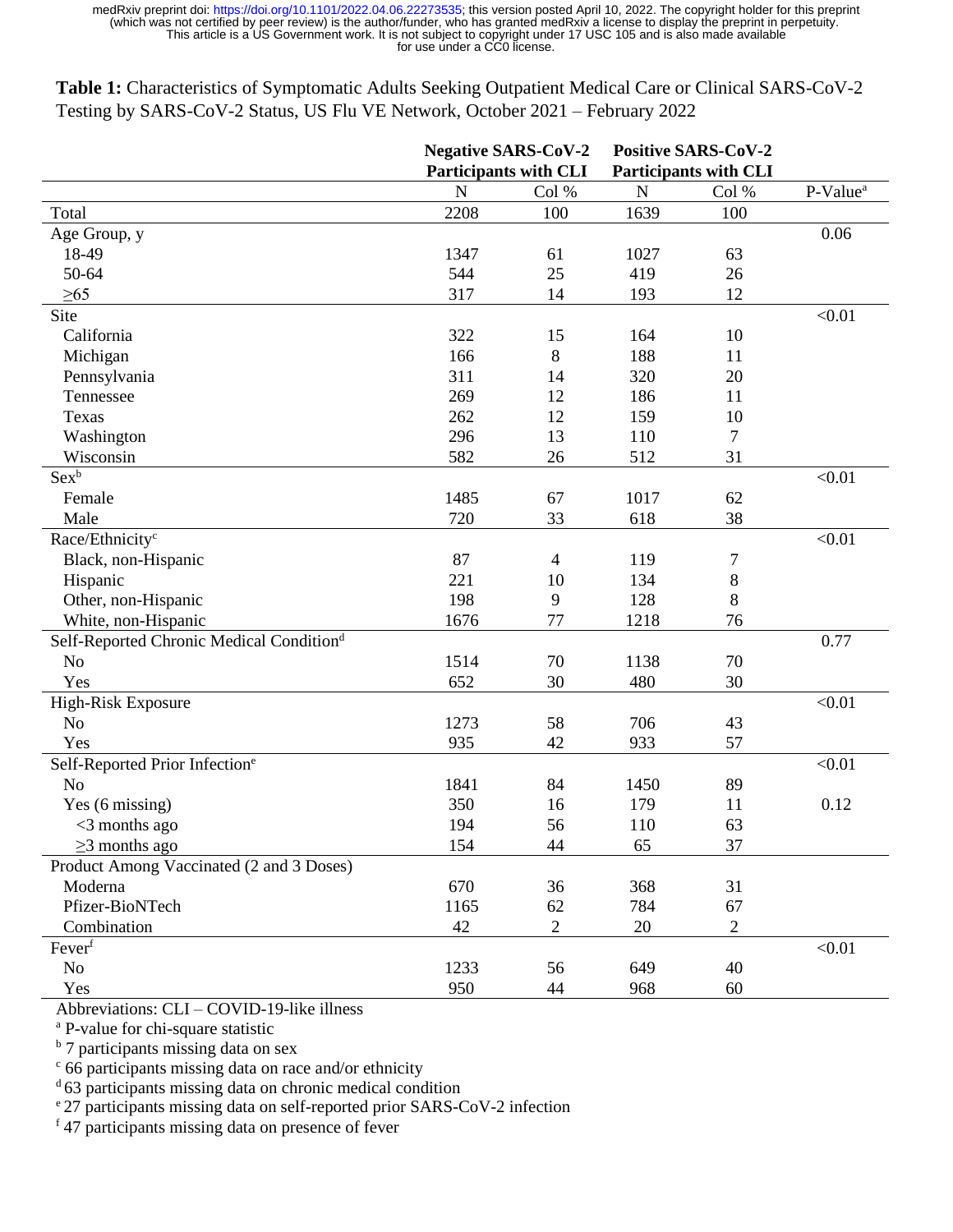|                                                      |              |                |           | 2 Doses                 |             | 2 Doses            |           |       |                      |
|------------------------------------------------------|--------------|----------------|-----------|-------------------------|-------------|--------------------|-----------|-------|----------------------|
|                                                      | Unvaccinated |                |           | $(14-149 \text{ Days})$ |             | $( \geq 150$ Days) | 3 Doses   |       |                      |
|                                                      | $\mathbf N$  | Row %          | ${\bf N}$ | Row %                   | $\mathbf N$ | Row %              | ${\bf N}$ | Row % | P-Value <sup>a</sup> |
| Total                                                | 798          | 21             | 256       | 7                       | 1681        | 44                 | 1112      | 29    |                      |
| Age Group, y                                         |              |                |           |                         |             |                    |           |       | < 0.01               |
| 18-49                                                | 566          | 24             | 185       | 8                       | 1099        | 46                 | 524       | 22    |                      |
| 50-64                                                | 181          | 19             | 63        | $\boldsymbol{7}$        | 399         | 41                 | 320       | 33    |                      |
| $\geq 65$                                            | 51           | 10             | 8         | $\overline{2}$          | 183         | 36                 | 268       | 53    |                      |
| Site                                                 |              |                |           |                         |             |                    |           |       | $<0.01$              |
| California                                           | 15           | 3              | 24        | 5                       | 268         | 55                 | 179       | 37    |                      |
| Michigan                                             | 50           | 14             | 15        | $\overline{4}$          | 183         | 52                 | 106       | 30    |                      |
| Pennsylvania                                         | 208          | 33             | 29        | 5                       | 292         | 46                 | 102       | 16    |                      |
| Tennessee                                            | 56           | 12             | 44        | 10                      | 194         | 43                 | 161       | 35    |                      |
| Texas                                                | 130          | 31             | 49        | 12                      | 179         | 43                 | 63        | 15    |                      |
| Washington                                           | 12           | $\mathfrak{Z}$ | 23        | 6                       | 210         | 52                 | 161       | 40    |                      |
| Wisconsin                                            | 327          | 30             | 72        | $\overline{7}$          | 355         | 32                 | 340       | 31    |                      |
| $Sex^b$                                              |              |                |           |                         |             |                    |           |       | 0.09                 |
| Female                                               | 496          | 20             | 168       | $\tau$                  | 1086        | 43                 | 752       | 30    |                      |
| Male                                                 | 302          | 23             | 88        | $\tau$                  | 589         | 44                 | 359       | 27    |                      |
| Race/Ethnicity <sup>c</sup>                          |              |                |           |                         |             |                    |           |       | < 0.01               |
| Black, non-Hispanic                                  | 61           | 30             | 27        | 13                      | 76          | 37                 | 42        | 20    |                      |
| Hispanic                                             | 45           | 13             | 29        | $8\,$                   | 199         | 56                 | 82        | 23    |                      |
| Other, non-Hispanic                                  | 32           | 10             | 16        | 5                       | 170         | 52                 | 108       | 33    |                      |
| White, non-Hispanic                                  | 646          | 22             | 180       | 6                       | 1207        | 42                 | 861       | 30    |                      |
| Self-Reported Chronic Medical Condition <sup>d</sup> |              |                |           |                         |             |                    |           |       | < 0.01               |
| No                                                   | 584          | 22             | 193       | $\tau$                  | 1190        | 45                 | 685       | 26    |                      |
| Yes                                                  | 205          | 18             | 61        | 5                       | 461         | 41                 | 405       | 36    |                      |

**Table 2:** Characteristics of Symptomatic Adults Seeking Outpatient Medical Care or SARS-CoV-2 Clinical Testing by mRNA COVID-19 Verified Vaccination Status, US Flu VE Network, October 2021 – February 2022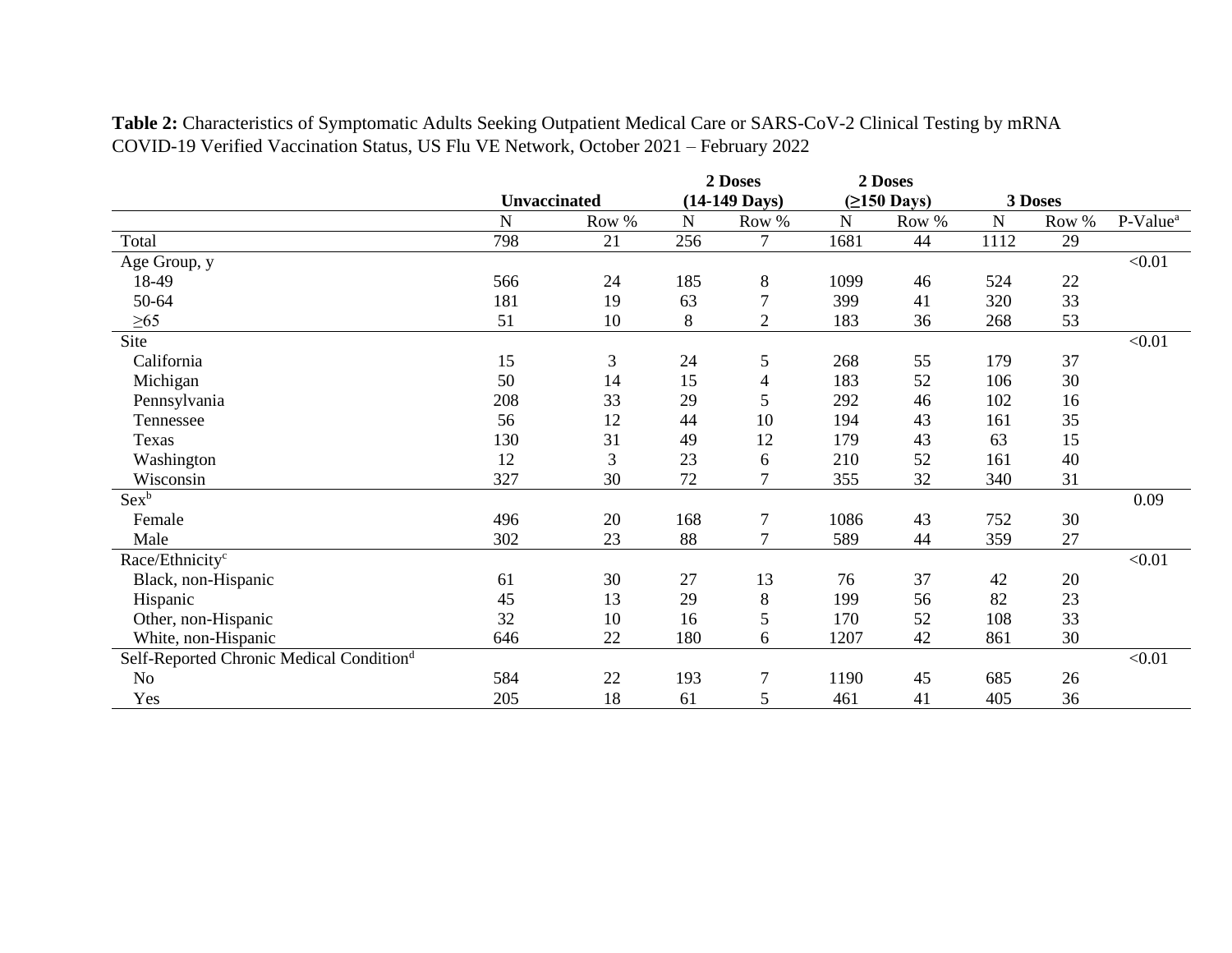# Table 2 Continued:

|                                            | Unvaccinated |           | 2 Doses     |                 |          | 2 Doses           |         |       |                      |
|--------------------------------------------|--------------|-----------|-------------|-----------------|----------|-------------------|---------|-------|----------------------|
|                                            |              |           |             | $(14-149$ Days) |          | $( \ge 150$ Days) | 3 Doses |       |                      |
|                                            | N            | Row %     | $\mathbf N$ | Row %           | N        | Row %             | N       | Row % | P-Value <sup>a</sup> |
| High-Risk Exposure                         |              |           |             |                 |          |                   |         |       | < 0.01               |
| No                                         | 406          | 21        | 134         | 7               | 916      | 46                | 523     | 26    |                      |
| Yes                                        | 392          | 21        | 122         |                 | 765      | 41                | 589     | 32    |                      |
| Self-reported Prior Infection <sup>e</sup> |              |           |             |                 |          |                   |         |       | < 0.01               |
| No                                         | 626          | 19        | 198         | 6               | 1466     | 45                | 1001    | 30    |                      |
| Yes (6 missing)                            | 169          | 32        | 55          | 10              | 200      | 38                | 105     | 20    | < 0.01               |
| $<$ 3 months ago                           | 123          | 40        | 25          | 8               | 96       | 32                | 60      | 20    |                      |
| $\geq$ 3 months ago                        | 45           | 21        | 29          | 13              | 101      | 46                | 44      | 20    |                      |
| Product Among Vaccinated (2 and 3 Doses)   |              |           |             |                 |          |                   |         |       |                      |
| Moderna                                    | $\cdot$      | $\bullet$ | 64          | 6               | 636      | 61                | 338     | 33    |                      |
| Pfizer-BioNTech                            | $\bullet$    | $\bullet$ | 190         | 10              | 1045     | 54                | 714     | 37    |                      |
| Combination                                |              |           | 2           | 3               | $\theta$ | 0                 | 60      | 97    |                      |
| Fever                                      |              |           |             |                 |          |                   |         |       | < 0.01               |
| N <sub>o</sub>                             | 325          | 17        | 120         | 6               | 795      | 42                | 642     | 34    |                      |
| Yes                                        | 468          | 24        | 135         |                 | 862      | 45                | 453     | 24    |                      |

<sup>a</sup> P-value for chi-square statistic

<sup>b</sup> 7 participants missing data on sex

<sup>c</sup> 66 participants missing data on race and/or ethnicity

<sup>d</sup> 63 participants missing data on chronic medical condition

<sup>e</sup> 27 participants missing data on self-reported prior SARS-CoV-2 infection

f 47 participants missing data on presence of fever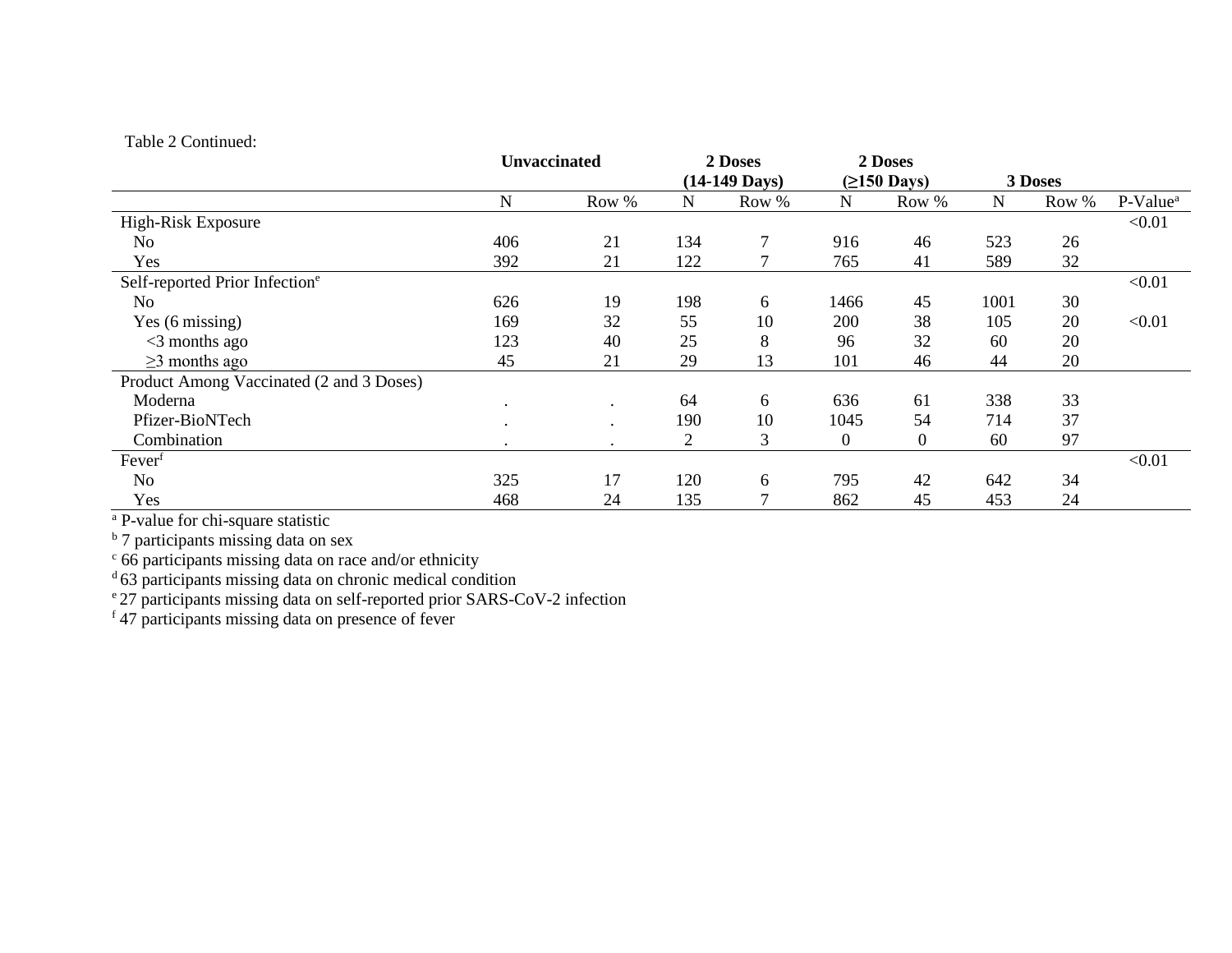**Table 3:** 2- and 3-Dose Vaccine Effectiveness during SARS-CoV-2 Delta Variant or Omicron Variant Associated Symptomatic COVID-19 Illness among Adults Seeking Outpatient Medical Care or SARS-CoV-2 Clinical Testing, US Flu VE Network, October 2021 – February 2022

|                             | <b>SARS-CoV-2 Positive</b> |      | <b>SARS-CoV-2 Negative</b> |      |                | <b>Unadjusted VE</b>   | <b>Adjusted</b> <sup>a</sup> VE |                        |
|-----------------------------|----------------------------|------|----------------------------|------|----------------|------------------------|---------------------------------|------------------------|
|                             | Vaccinated/Total           | (% ) | Vaccinated/Total           | (% ) | VE             | (95% CI)               | VE                              | (95% CI)               |
| <b>Overall</b>              |                            |      |                            |      |                |                        |                                 |                        |
| $2$ -Dose                   | 822/1289                   | (64) | 1115/1446                  | (77) | 48             | $(38 \text{ to } 56)$  | 48                              | $(37 \text{ to } 57)$  |
| $3-Dose$                    | 350/817                    | (43) | 762/1093                   | (70) | 67             | $(61 \text{ to } 73)$  | 78                              | $(72 \text{ to } 83)$  |
| Delta <sup>b</sup>          |                            |      |                            |      |                |                        |                                 |                        |
| 2-Dose                      | 327/552                    | (59) | 763/942                    | (81) | 66             | $(57 \text{ to } 73)$  | 63                              | $(51 \text{ to } 72)$  |
| 14-149 Days                 | 14/239                     | (6)  | 106/285                    | (37) | 89             | (81 to 94)             | 89                              | $(78 \text{ to } 94)$  |
| $\geq$ 150 Days             | 313/538                    | (58) | 657/836                    | (79) | 62             | $(52 \text{ to } 70)$  | 58                              | $(44 \text{ to } 68)$  |
| $3-Dose$                    | 22/247                     | (9)  | 259/438                    | (59) | 93             | $(89 \text{ to } 96)$  | 96                              | $(93 \text{ to } 98)$  |
| <b>Omicron</b> <sup>b</sup> |                            |      |                            |      |                |                        |                                 |                        |
| $2$ -Dose                   | 464/684                    | (68) | 257/380                    | (68) | $\overline{0}$ | $(-32 \text{ to } 23)$ | 21                              | $(-6 \text{ to } 41)$  |
| 14-149 Days                 | 69/289                     | (24) | 53/176                     | (30) | 27             | $(-11 \text{ to } 52)$ | 45                              | $(14 \text{ to } 66)$  |
| $\geq$ 150 Days             | 395/615                    | (64) | 204/327                    | (62) | $-8$           | $(-43 \text{ to } 18)$ | 11                              | $(-21 \text{ to } 35)$ |
| $3-Dose$                    | 322/542                    | (59) | 408/531                    | (77) | 56             | $(43 \text{ to } 66)$  | 62                              | (48 to 72)             |

<sup>a</sup>Logistic regression model adjusted for age, site, illness onset week, and prior infection status.

<sup>b</sup>Totals in variant-specific periods may not add up to overall total as a transition period was included in the overall estimates but removed in the variant-specific periods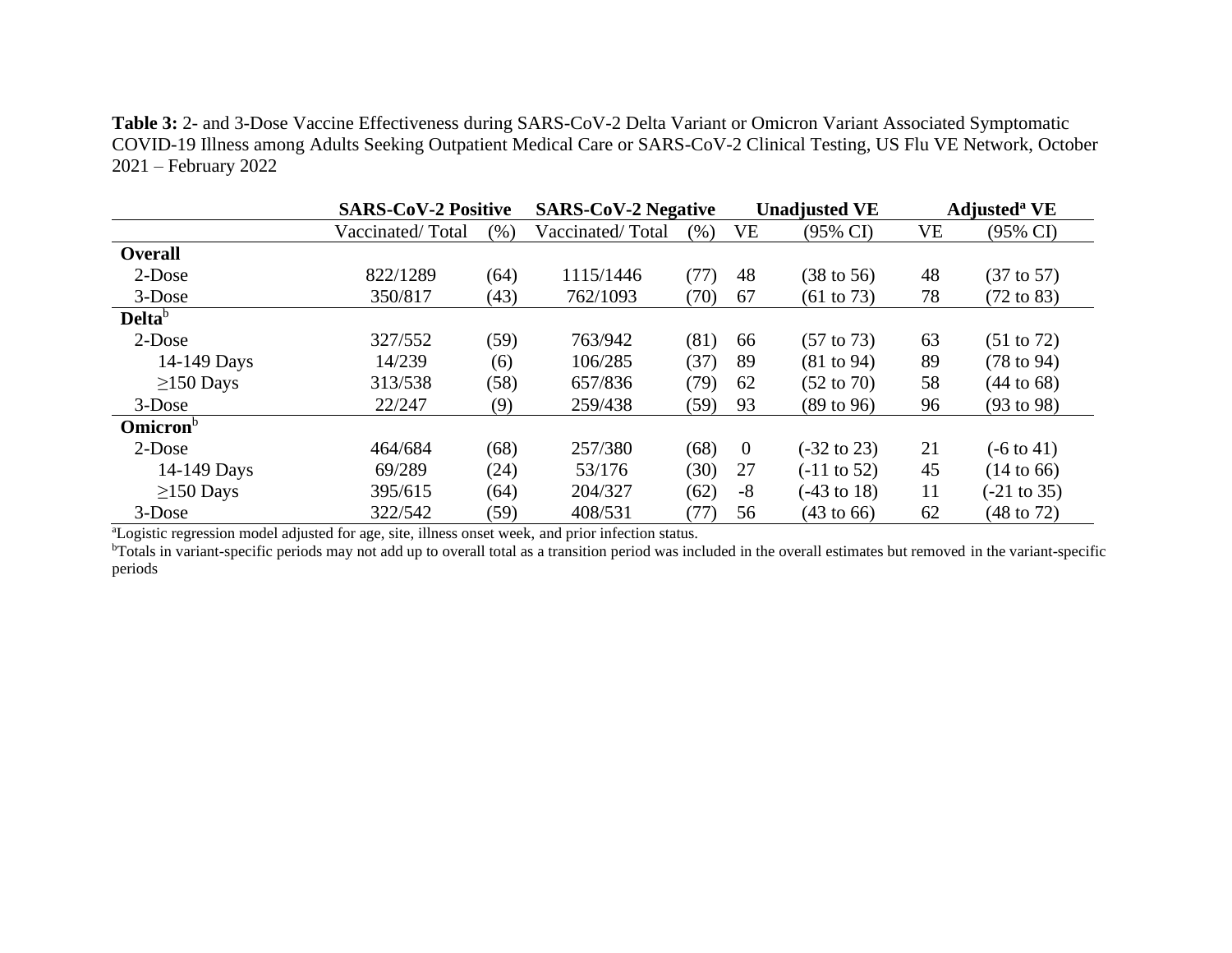**Table 4:** Results of Subgroup Analyses of 3-Dose Vaccine Effectiveness against Delta and Omicron Variant Related Symptomatic COVID-19 Illness

|                                                            | <b>SARS-CoV-2 Positive</b> |      | <b>SARS-CoV-2 Negative</b> |      |           | <b>Unadjusted VE</b>  | Adjusted <sup>a</sup> VE |                       |
|------------------------------------------------------------|----------------------------|------|----------------------------|------|-----------|-----------------------|--------------------------|-----------------------|
|                                                            | Vaccinated/Total           | (% ) | Vaccinated/Total           | (% ) | <b>VE</b> | $(95\% \text{ CI})$   | <b>VE</b>                | (95% CI)              |
| <b>Delta</b>                                               |                            |      |                            |      |           |                       |                          |                       |
| High-Risk Exposure                                         |                            |      |                            |      |           |                       |                          |                       |
| N <sub>o</sub>                                             | 9/107                      | (8)  | 145/261                    | (56) | 93        | $(85 \text{ to } 96)$ | 98                       | (94 to 99)            |
| Yes                                                        | 13/140                     | (9)  | 114/177                    | (64) | 94        | (89 to 97)            | 96                       | $(92 \text{ to } 98)$ |
| <b>Chronic Medical Condition</b>                           |                            |      |                            |      |           |                       |                          |                       |
| N <sub>o</sub>                                             | 7/161                      | (4)  | 134/259                    | (52) | 96        | (91 to 98)            | 98                       | (94 to 99)            |
| Yes                                                        | 15/84                      | (18) | 120/168                    | (71) | 91        | (83 to 95)            | 95                       | (87 to 98)            |
| Prior Infection                                            |                            |      |                            |      |           |                       |                          |                       |
| N <sub>o</sub>                                             | 20/228                     | (9)  | 239/378                    | (63) | 94        | (91 to 97)            | 97                       | $(95 \text{ to } 99)$ |
| Yes                                                        | 1/17                       | (6)  | 20/60                      | (33) | 87        | $(-1 to 98)$          | 79                       | $(-81 to 98)$         |
| Days from Illness Onset to Respiratory Specimen Collection |                            |      |                            |      |           |                       |                          |                       |
| 0-2 Days                                                   | 17/206                     | (8)  | 212/355                    | (60) | 94        | $(90 \text{ to } 96)$ | 97                       | (94 to 99)            |
| $3-10$ Days                                                | 5/41                       | (12) | 47/83                      | (57) | 89        | $(70 \text{ to } 96)$ | 93                       | (70 to 98)            |
| Fever + Cough/Shortness of Breath                          |                            |      |                            |      |           |                       |                          |                       |
| N <sub>o</sub>                                             | 9/72                       | (13) | 131/195                    | (67) | 93        | $(85 \text{ to } 97)$ | 95                       | $(86 \text{ to } 98)$ |
| Yes                                                        | 13/175                     | (7)  | 128/243                    | (53) | 93        | (87 to 96)            | 97                       | (94 to 99)            |
| Omicron                                                    |                            |      |                            |      |           |                       |                          |                       |
| High-Risk Exposure                                         |                            |      |                            |      |           |                       |                          |                       |
| N <sub>0</sub>                                             | 111/218                    | (51) | 199/253                    | (79) | 72        | $(58 \text{ to } 81)$ | 76                       | (61 to 86)            |
| Yes                                                        | 211/324                    | (65) | 209/278                    | (75) | 38        | $(12 \text{ to } 57)$ | 49                       | (23 to 66)            |
| <b>Chronic Medical Condition</b>                           |                            |      |                            |      |           |                       |                          |                       |
| N <sub>o</sub>                                             | 201/378                    | (53) | 266/360                    | (74) | 60        | $(45 \text{ to } 71)$ | 66                       | $(50 \text{ to } 76)$ |
| Yes                                                        | 117/159                    | (74) | 131/160                    | (82) | 38        | $(-5 \text{ to } 64)$ | 45                       | $(-4 \text{ to } 71)$ |
| Prior Infection                                            |                            |      |                            |      |           |                       |                          |                       |
| N <sub>o</sub>                                             | 291/460                    | (63) | 356/428                    | (83) | 65        | $(52 \text{ to } 75)$ | 64                       | $(49 \text{ to } 75)$ |
| Yes                                                        | 29/79                      | (37) | 49/99                      | (49) | 41        | $(-8 \text{ to } 68)$ | 52                       | $(-1 \text{ to } 77)$ |
| Days from Illness Onset to Respiratory Specimen Collection |                            |      |                            |      |           |                       |                          |                       |
| 0-2 Days                                                   | 295/487                    | (61) | 360/472                    | (76) | 52        | $(37 \text{ to } 64)$ | 60                       | $(44 \text{ to } 71)$ |
| $3-10$ Days                                                | 27/55                      | (49) | 48/59                      | (81) | 78        | (49 to 90)            | 72                       | $(18 \text{ to } 91)$ |
| Fever + Cough/Shortness of Breath                          |                            |      |                            |      |           |                       |                          |                       |
| N <sub>o</sub>                                             | 142/215                    | (66) | 221/261                    | (85) | 65        | $(45 \text{ to } 77)$ | 68                       | $(47 \text{ to } 81)$ |
| Yes                                                        | 180/327                    | (55) | 187/270                    | (69) | 46        | $(24 \text{ to } 61)$ | 55                       | (31 to 70)            |

<sup>a</sup>Logistic regression model adjusted for age, site, illness onset week, and prior infection status.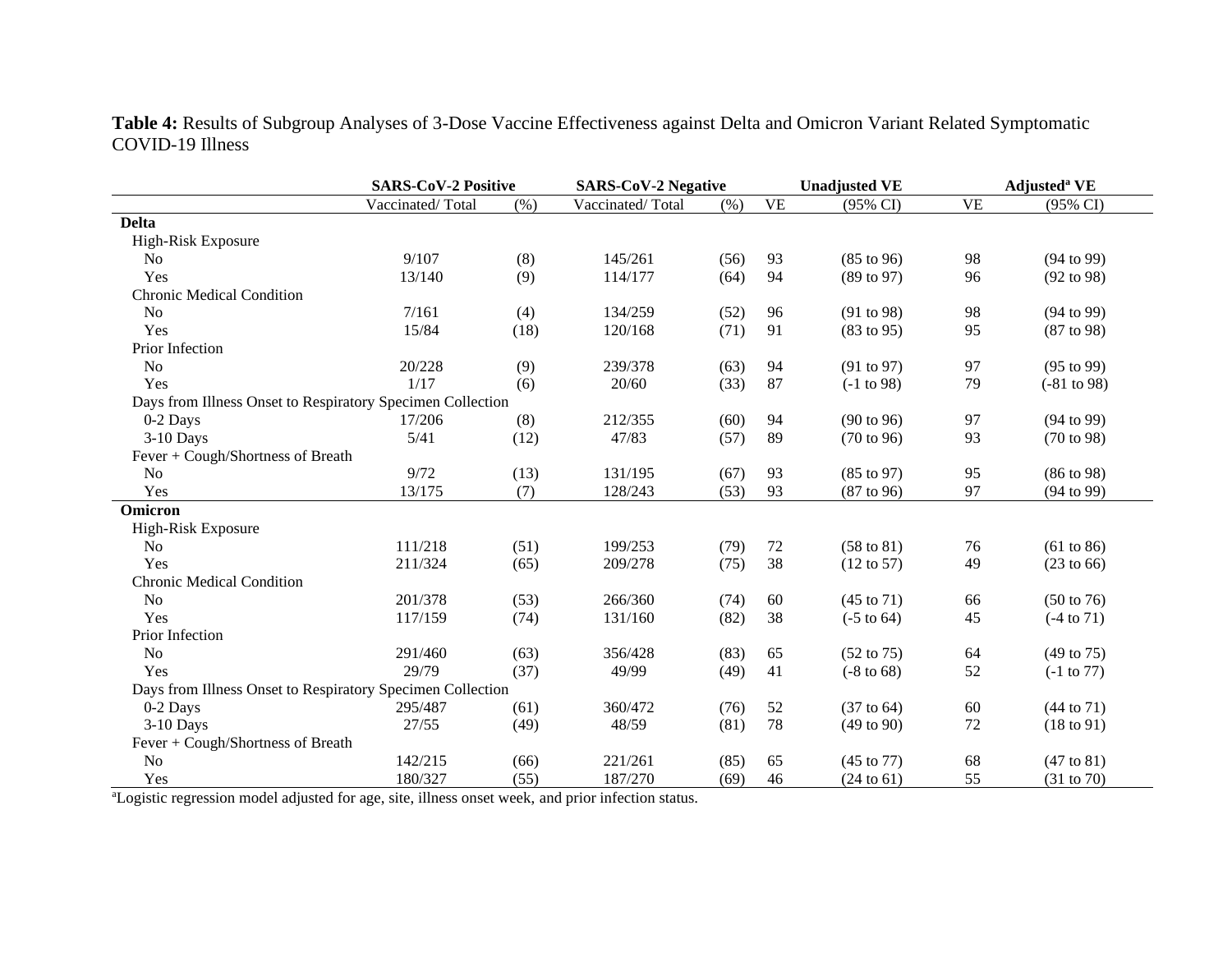

**Figure 1**: Number and Percent of SARS-CoV-2 Positive Enrolled Participants by Onset Week, US Flu VE Network, October 2021 – February 2022